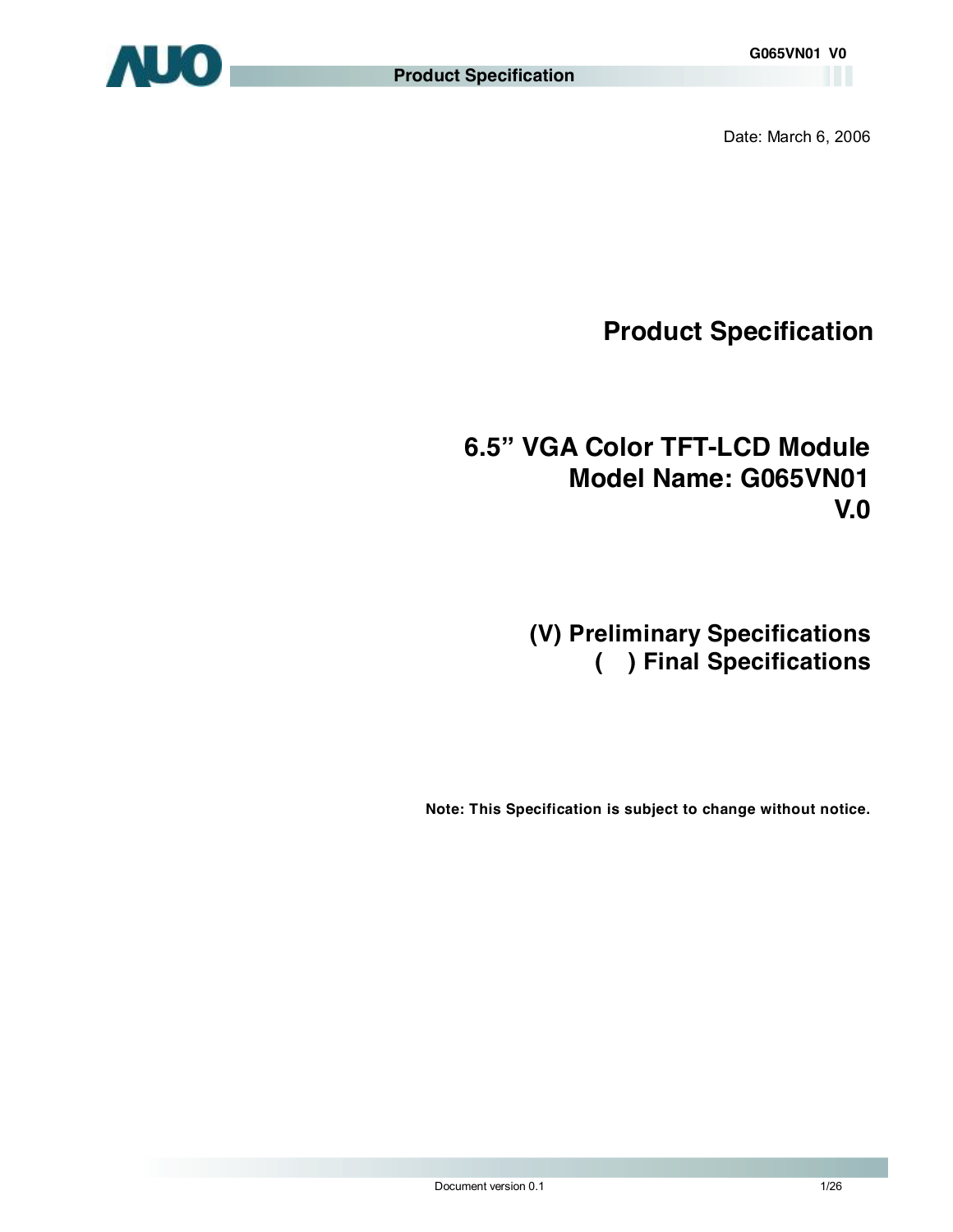

# **Contents**

| 8. Reliability, Shock & Vibration Test Criteria  23 |  |
|-----------------------------------------------------|--|
|                                                     |  |
|                                                     |  |
|                                                     |  |
|                                                     |  |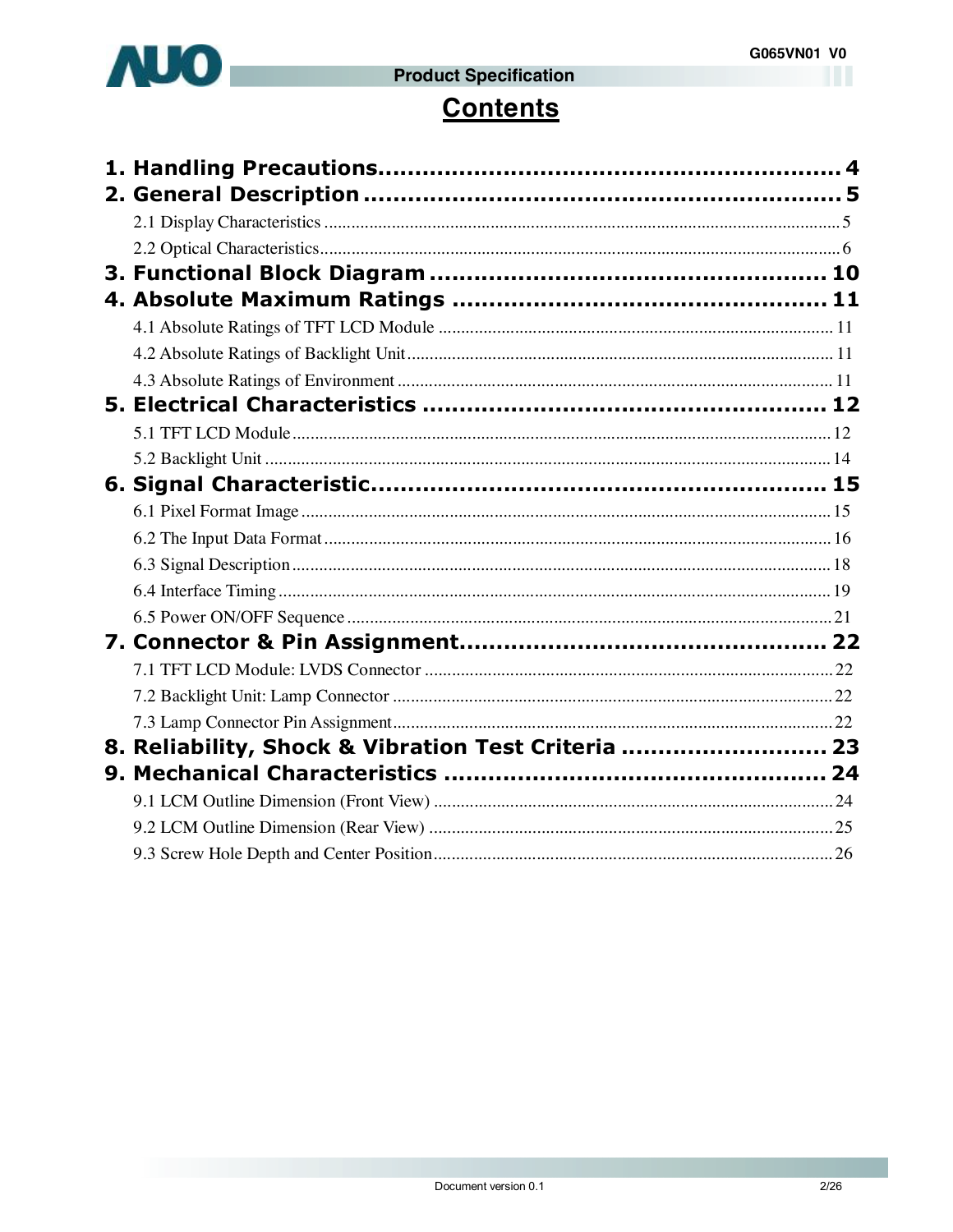

# **Record of Revision**

| Version and Date   Page |            | Old description               | <b>New Description</b> | Remark |
|-------------------------|------------|-------------------------------|------------------------|--------|
| $ 0.1$ March 6, 2006    | <b>All</b> | First edition to all customer |                        |        |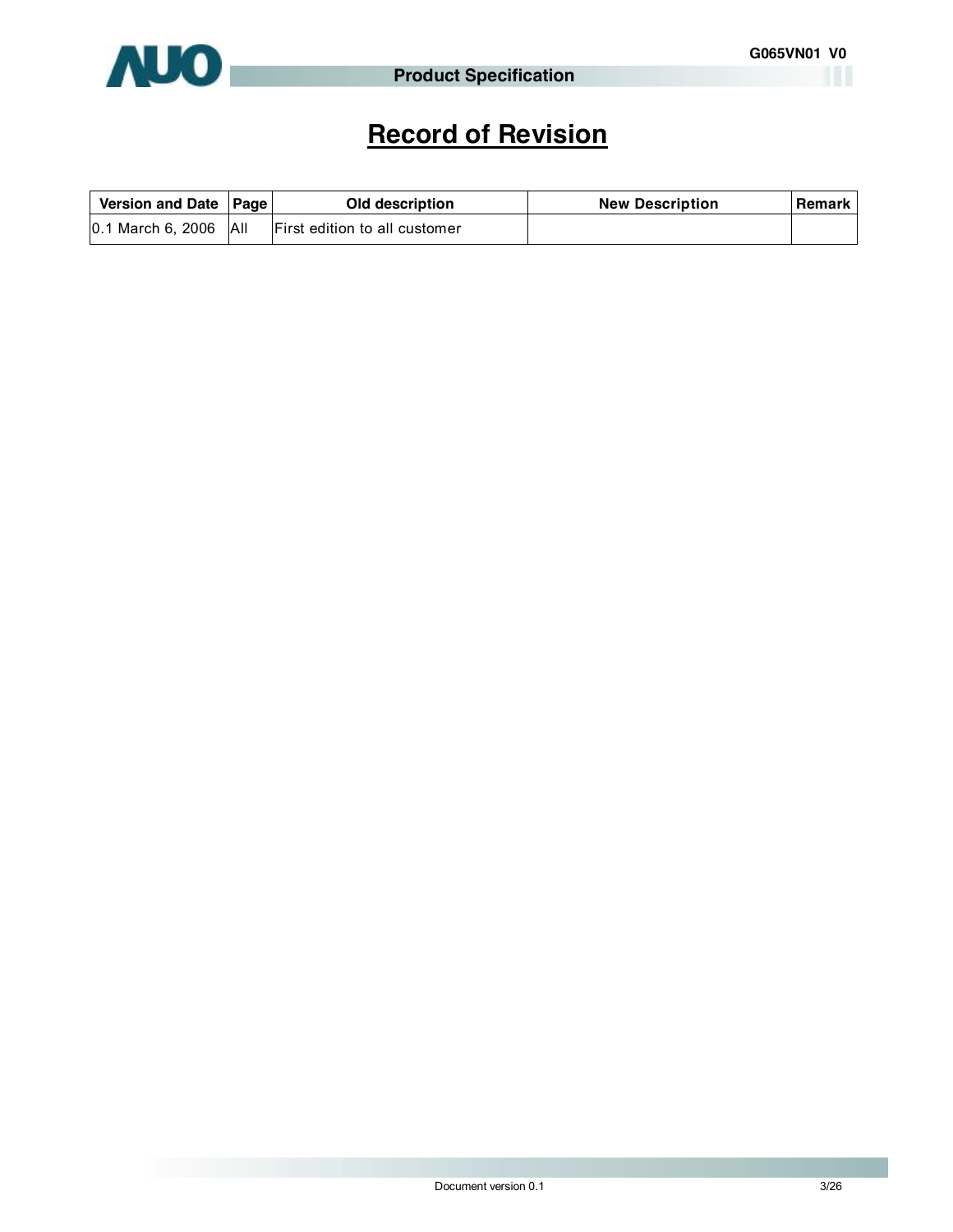

### **1. Handling Precautions**

- 1) Since front polarizer is easily damaged, pay attention not to scratch it.
- 2) Be sure to turn off power supply when inserting or disconnecting from input connector.
- 3) Wipe off water drop immediately. Long contact with water may cause discoloration or spots.
- 4) When the panel surface is soiled, wipe it with absorbent cotton or other soft cloth.
- 5) Since the panel is made of glass, it may break or crack if dropped or bumped on hard surface.
- 6) Since CMOS LSI is used in this module, take care of static electricity and insure human earth when handling.
- 7) Do not open nor modify the Module Assembly.
- 8) Do not press the reflector sheet at the back of the module to any directions.
- 9) In case if a Module has to be put back into the packing container slot after once it was taken out from the container, do not press the center of the CCFL Reflector edge. Instead, press at the far ends of the CFL Reflector edge softly. Otherwise the TFT Module may be damaged.
- 10)At the insertion or removal of the Signal Interface Connector, be sure not to rotate nor tilt the Interface Connector of the TFT Module.
- 11) After installation of the TFT Module into an enclosure (Notebook PC Bezel, for example), do not twist nor bend the TFT Module even momentary. At designing the enclosure, it should be taken into consideration that no bending/twisting forces are applied to the TFT Module from outside. Otherwise the TFT Module may be damaged.
- 12)Cold cathode fluorescent lamp in LCD contains a small amount of mercury. Please follow local ordinances or regulations for disposal.
- 13)Small amount of materials having no flammability grade is used in the LCD module. The LCD module should be supplied by power complied with requirements of Limited Power Source (, IEC60950 or UL1950), or be applied exemption.
- 14)The LCD module is designed so that the CFL in it is supplied by Limited Current Circuit (IEC60950 or UL1950). Do not connect the CFL in Hazardous Voltage Circuit.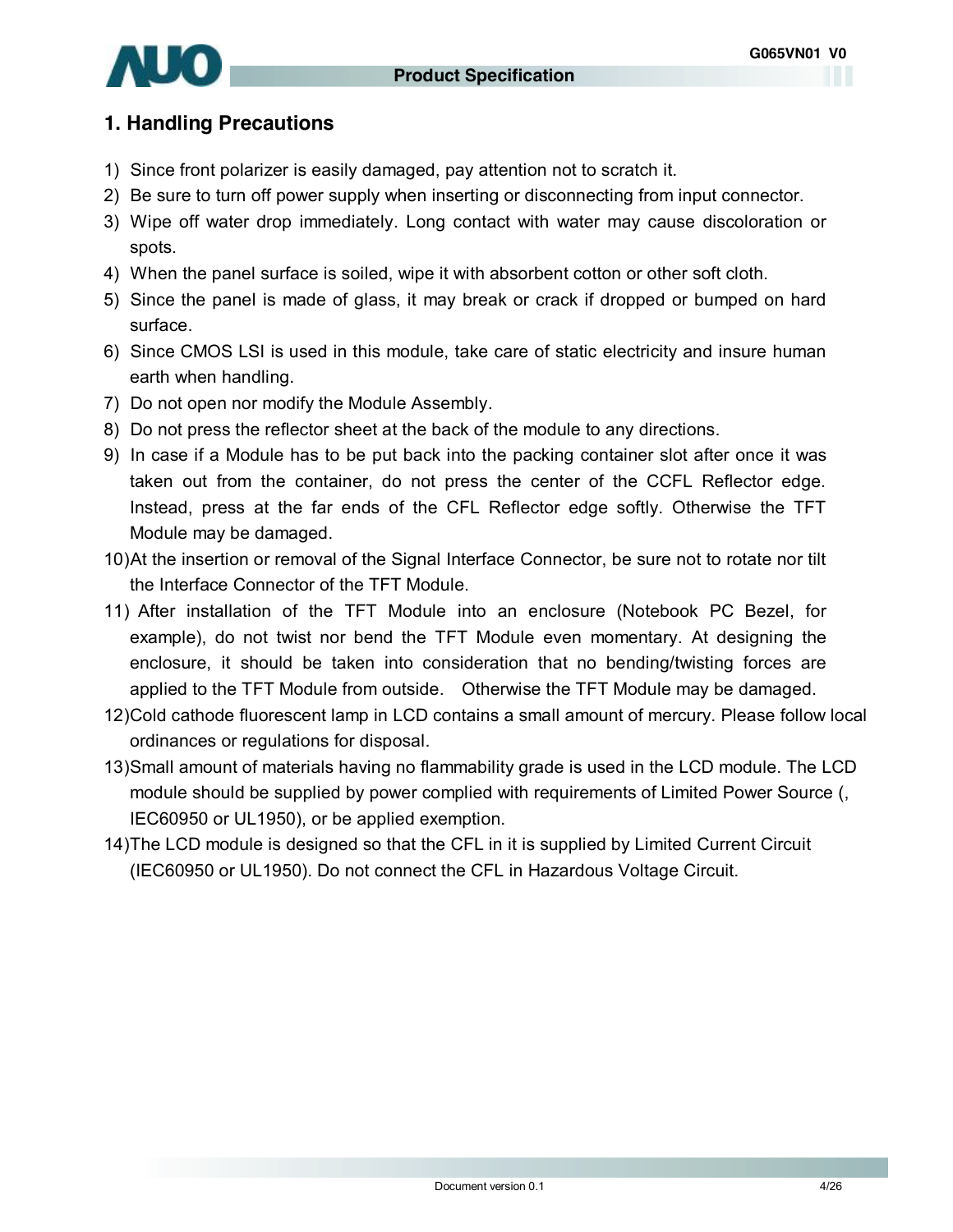

## **2. General Description**

G065VN01 V0 is a Color Active Matrix Liquid Crystal Display composed of a TFT LCD panel, a driver circuit, and backlight system. The screen format is intended to support the VGA (640(H) x 480(V)) screen and 16.2M (RGB 8-bits) or 262k colors (RGB 6-bits). All input signals are LVDS interface compatible. Inverter card of backlight is not included.

G065VN01 V0 is designed for human machine interface and for industrial display use.

# **2.1 Display Characteristics**

The following items are characteristics summary on the table under 25 ℃ condition:

| <b>Items</b>                                              | Unit                                     | <b>Specifications</b>                                        |
|-----------------------------------------------------------|------------------------------------------|--------------------------------------------------------------|
| Screen Diagonal                                           | [inch]                                   | 6.5                                                          |
| <b>Active Area</b>                                        | [mm]                                     | 132.48(H) x 99.36(V)                                         |
| Pixels H x V                                              |                                          | 640x3(RGB) x 480                                             |
| <b>Pixel Pitch</b>                                        | [mm]                                     | $0.069 \times 0.207$                                         |
| <b>Pixel Arrangement</b>                                  |                                          | R.G.B. Vertical Stripe                                       |
| Display Mode                                              |                                          | TN, Normally White                                           |
| <b>Typical White Luminance</b><br>(5 point average)       | $\lceil cd/m^2 \rceil$                   | 500 typ. (ICFL=5.0mA)<br>400 typ. (ICFL=3.8mA)               |
| <b>Luminance Uniformity</b>                               |                                          | 80% min. (5 points)                                          |
| Contrast Ratio                                            |                                          | 450:1 typ.                                                   |
| <b>Response Time</b>                                      | [msec]                                   | 26 typ.                                                      |
| Nominal Input Voltage VDD                                 | [Volt]                                   | 3.3 typ.                                                     |
| <b>Typical Power Consumption</b>                          | [Watt]                                   | 4.5W (ICFL=5.0mA)<br>3.84W (ICFL=3.8mA)<br>All black pattern |
| Weight                                                    | [Grams]                                  | 210g typ.                                                    |
| <b>Physical Size</b>                                      | [mm]                                     | 153.0x 118.0 x 10.7 (typ.)                                   |
| <b>Electrical Interface</b>                               |                                          | 1 channel LVDS                                               |
| <b>Surface Treatment</b>                                  |                                          | Anti-glare, Hardness 3H,                                     |
| <b>Support Color</b>                                      |                                          | 16.2M / 262K colors                                          |
| Temperature Range<br>Operating<br>Storage (Non-Operating) | $[^{\circ}C]$<br>$\mathsf{I}^{\circ}$ Cl | $-10$ to $+70$<br>$-20$ to $+80$                             |
| RoHS Compliance                                           |                                          | RoHS Compliance                                              |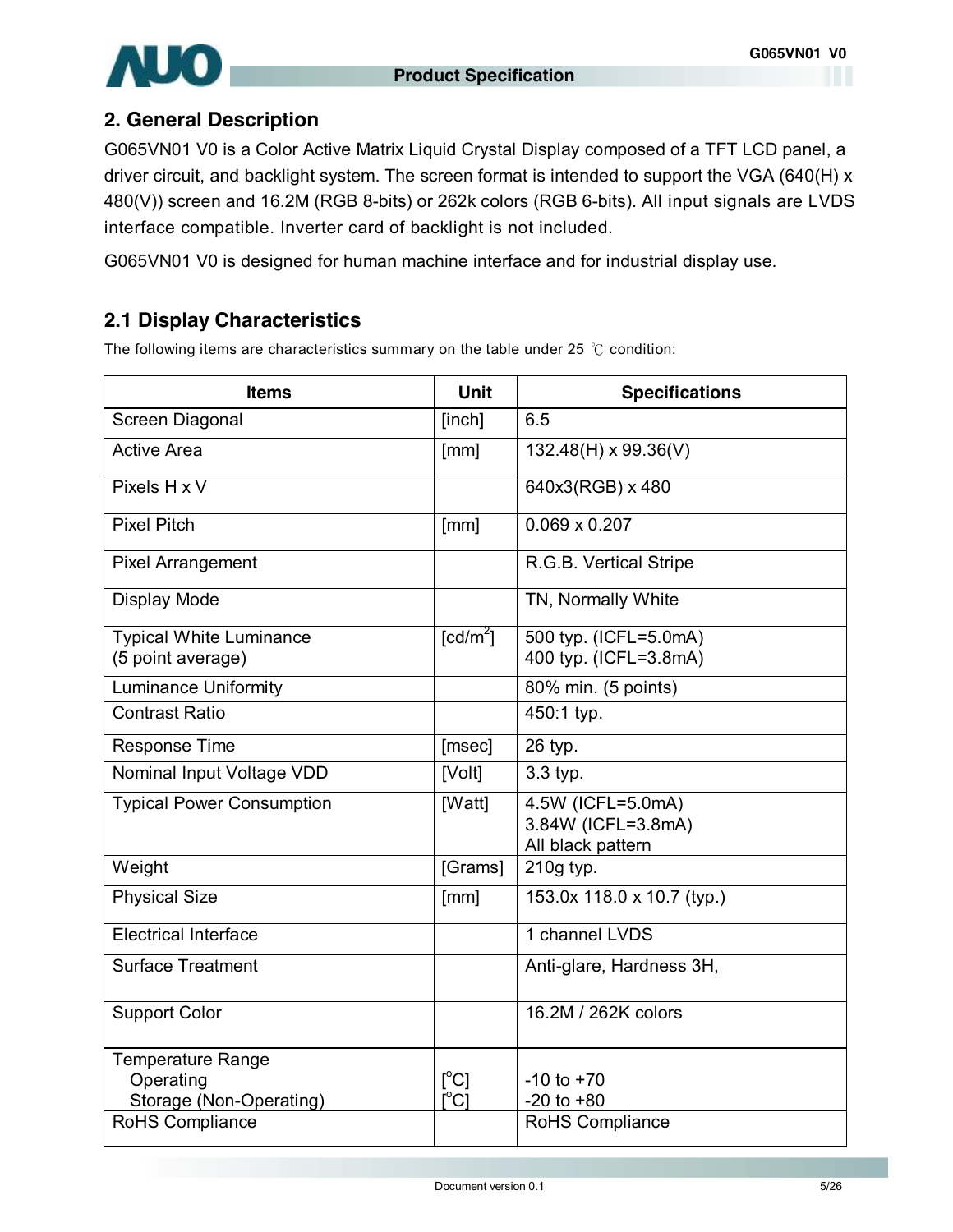

# **2.2 Optical Characteristics**

The optical characteristics are measured under stable conditions at 25 ℃ (Room Temperature):

| <b>Item</b>               | <b>Unit</b>          | <b>Conditions</b>                            | Min.                         | Typ.       | Max.       | <b>Note</b>    |
|---------------------------|----------------------|----------------------------------------------|------------------------------|------------|------------|----------------|
| <b>White Luminance</b>    | [cd/m2]              | CCFL 5.0mA<br>5 points average               | <b>TBD</b>                   | 500        |            | 1,2            |
|                           |                      | CCFL 3.8 mA<br>5 points average              | <b>TBD</b>                   | 400        |            |                |
| Uniformity                | $\%$                 | 5 Points                                     | 80%                          |            |            | 1, 2, 3        |
|                           |                      | 13 Points                                    | 60%                          |            |            |                |
| <b>Contrast Ratio</b>     |                      |                                              | <b>TBD</b>                   | 450        |            |                |
| <b>Cross talk</b>         | $\%$                 |                                              |                              |            | <b>TBD</b> | 5              |
| <b>Response Time</b>      | [msec]               | Rising                                       | $\qquad \qquad \blacksquare$ | 15         | 19         | 6              |
|                           | [msec]               | Falling                                      |                              | 11         | 16         |                |
|                           | [msec]               | Raising + Falling                            |                              | 26         | 35         |                |
| <b>Viewing Angle</b>      | [degree]             | Horizontal<br>(Right)<br>$CR = 10$<br>(Left) |                              | 70         |            | $\overline{7}$ |
|                           | [degree]             |                                              |                              | 70         |            |                |
|                           | [degree]<br>[degree] | Vertical<br>(Upper)<br>$CR = 10$             |                              | 60         |            |                |
|                           |                      | (Lower)                                      |                              | 60         |            |                |
| Color / Chromaticity      |                      | Red x                                        | <b>TBD</b>                   | <b>TBD</b> | <b>TBD</b> |                |
| Coordinates<br>(CIE 1931) |                      | Red y                                        | <b>TBD</b>                   | <b>TBD</b> | <b>TBD</b> |                |
|                           |                      | Green x                                      | <b>TBD</b>                   | <b>TBD</b> | <b>TBD</b> |                |
|                           |                      | Green y                                      | <b>TBD</b>                   | <b>TBD</b> | <b>TBD</b> |                |
|                           |                      | Blue x                                       | <b>TBD</b>                   | <b>TBD</b> | <b>TBD</b> |                |
|                           |                      | Blue y                                       | <b>TBD</b>                   | <b>TBD</b> | <b>TBD</b> |                |
|                           |                      | White x                                      | 0.293                        | 0.313      | 0.343      |                |
|                           |                      | White y                                      | 0.299                        | 0.329      | 0.350      |                |

Note 1: 5 points position (Display active area : 132.48mm(W) x 99.36mm(H))

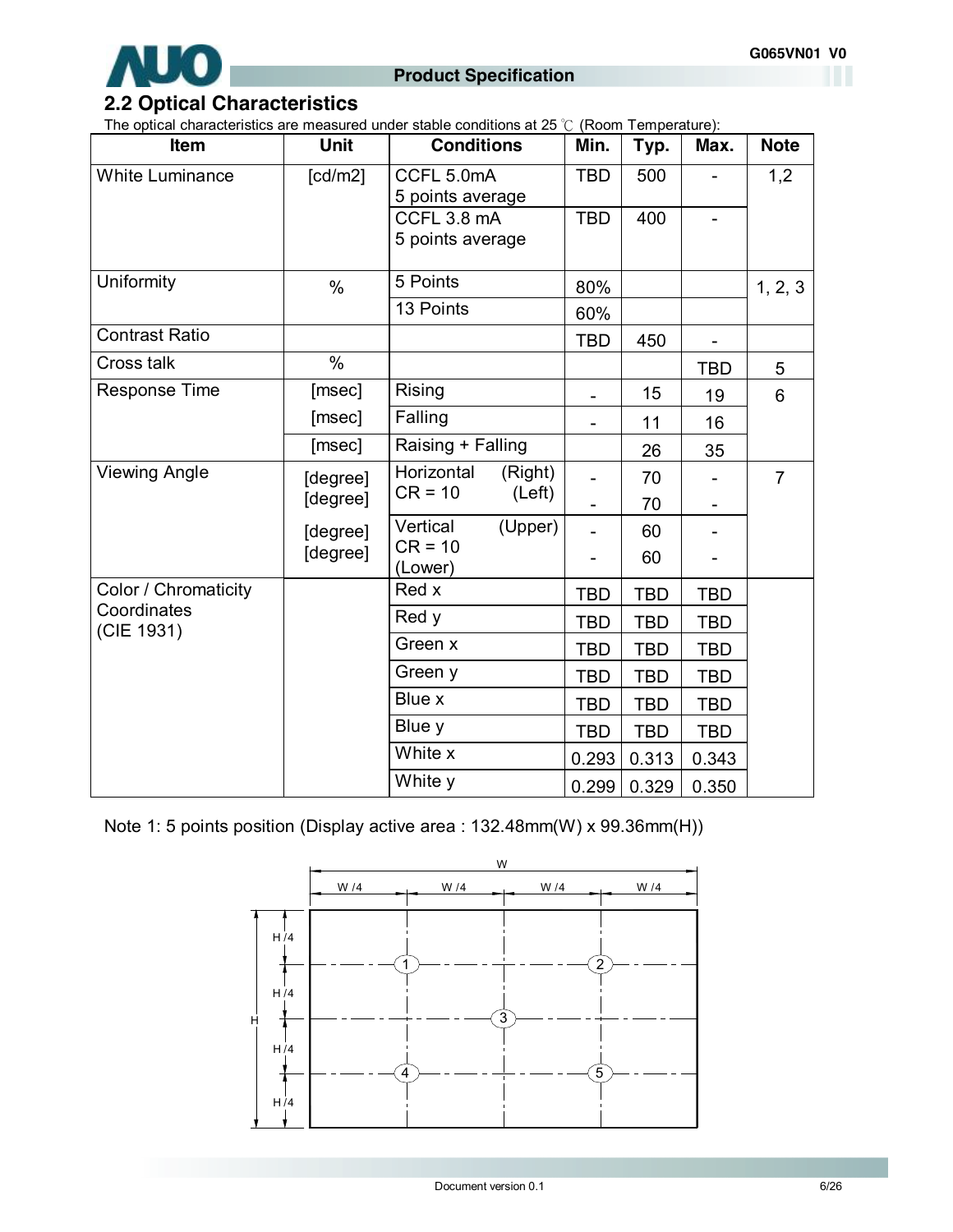

#### **Product Specification**

Note 2: 13 points position



Note 3: The luminance uniformity of 5 and 13 points is defined by dividing the maximum luminance values by the minimum test point luminance

$$
\delta_{\text{W5}} = \frac{\text{Maximum Brightness of five points}}{\text{Minimum Brightness of five points}}
$$
\n
$$
\delta_{\text{W13}} = \frac{\text{Maximum Brightness of thirteen points}}{\text{Minimum Brightness of thirteen points}}
$$

Note 4: Measurement method

The LCD module should be stabilized at given temperature for 30 minutes to avoid abrupt temperature change during measuring. In order to stabilize the luminance, the measurement should be executed after lighting Backlight for 30 minutes in a stable, windless and dark room.



Center of the screen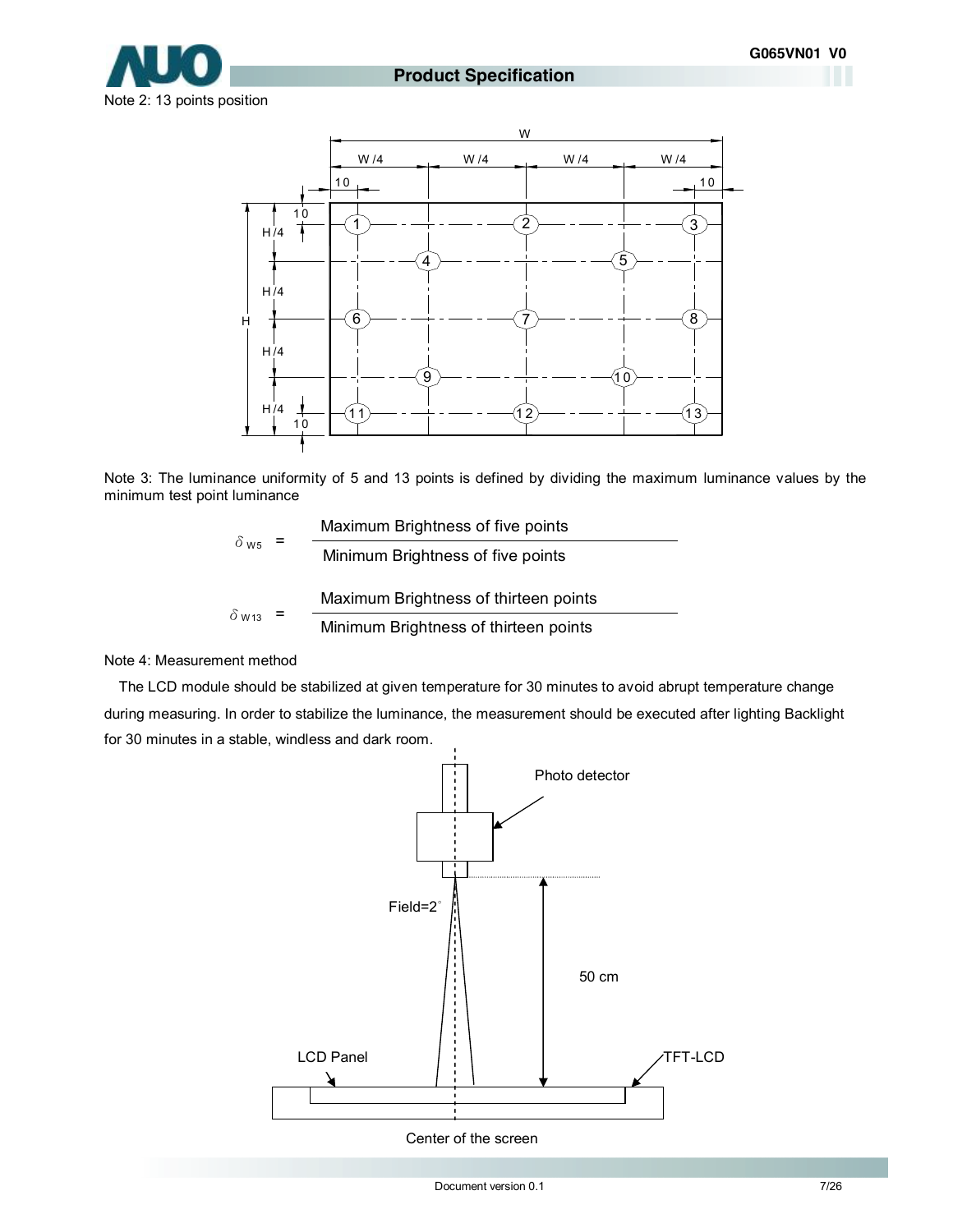

Note 5: Definition of Cross Talk (CT)

$$
CT = |Y_B - Y_A| / Y_A \times 100 \, (%)
$$

#### Where

YA = Luminance of measured location without gray level 0 pattern (cd/m 2)

 $Y_B$  = Luminance of measured location with gray level 0 pattern (cd/m  $_2$ )



Note 6: Definition of response time:

The output signals of BM-7 or equivalent are measured when the input signals are changed from "Black" to "White" (falling time) and from "White" to "Black" (rising time), respectively. The response time interval between the 10% and 90% of amplitudes. Refer to figure as below.

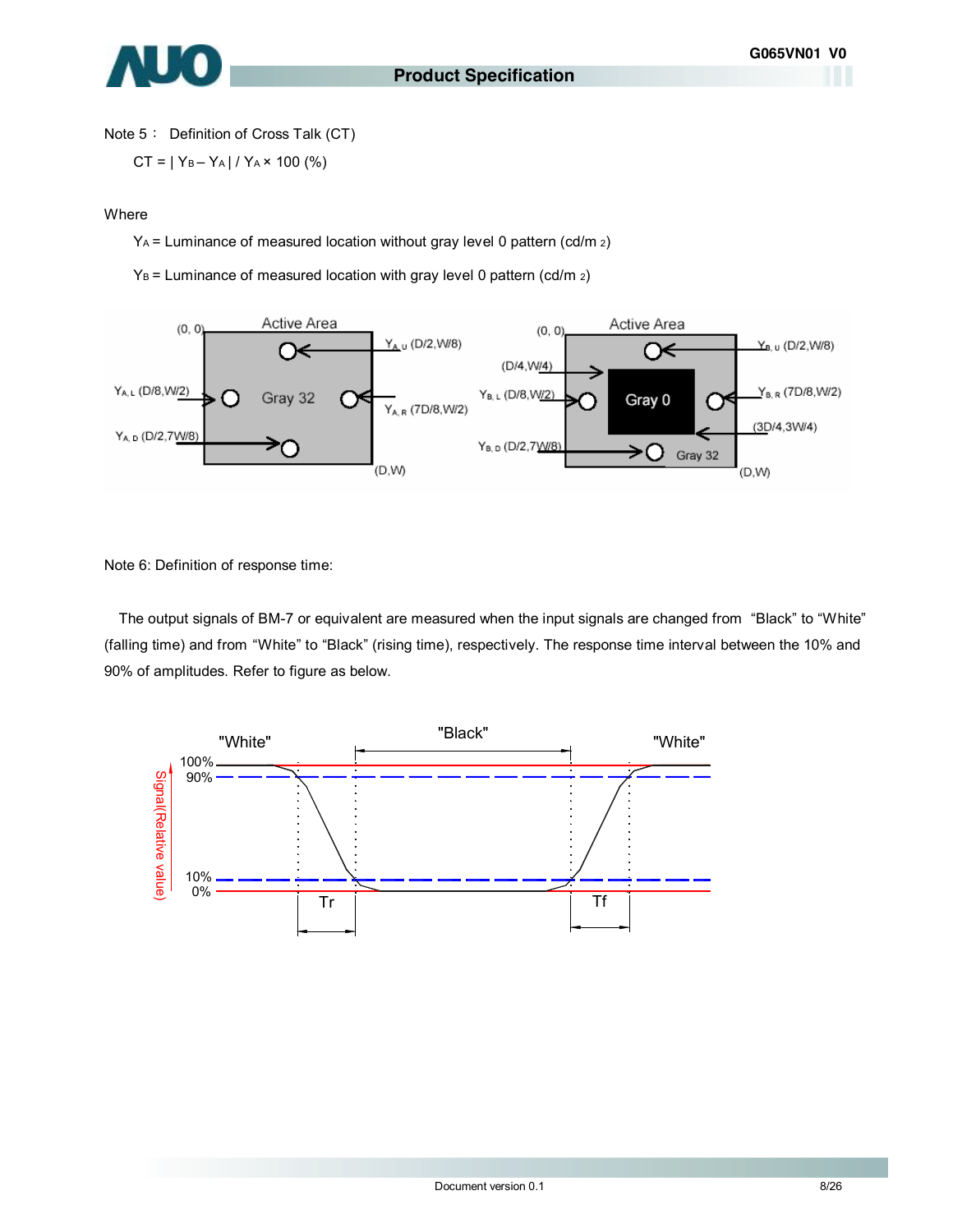

#### Note 7. Definition of viewing angle

Viewing angle is the measurement of contrast ratio ≧10, at the screen center, over a 180 ° horizontal and 180° vertical range (off-normal viewing angles). The 180 ° viewing angle range is broken down as follows; 90 ° (θ) horizontal left and right and 90° (Φ) vertical, high (up) and low (down). The measurement direction is typically perpendicular to the display surface with the screen rotated about its center to develop the desired measurement viewing angle.

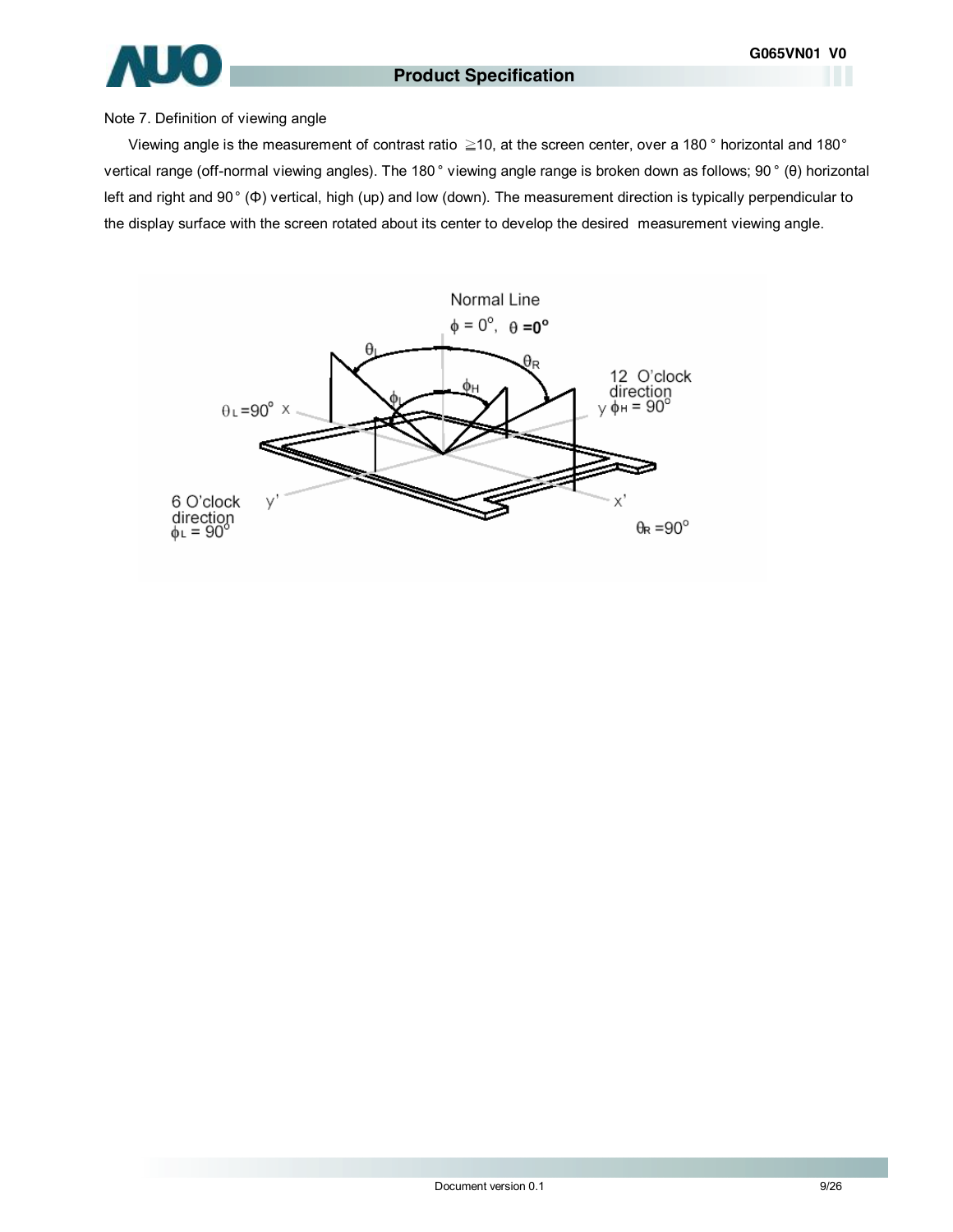

### **3. Functional Block Diagram**

The following diagram shows the functional block of the 6.5 inches Color TFT/LCD Module:

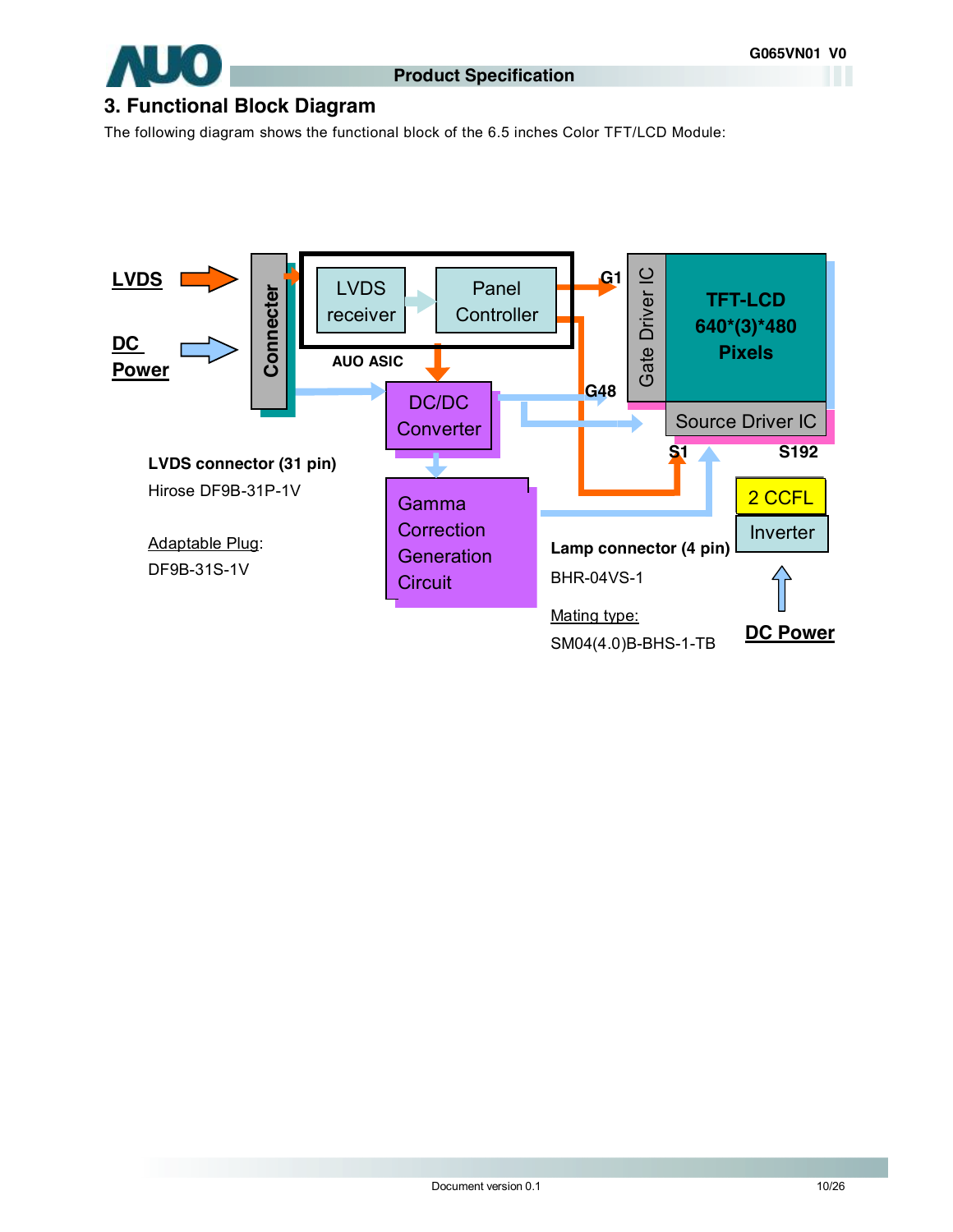

### **4. Absolute Maximum Ratings**

Absolute maximum ratings of the module are as below:

### **4.1 Absolute Ratings of TFT LCD Module**

| ltem            | Svmbol | Min  | <b>Max</b> | Unit   | <b>Conditions</b> |
|-----------------|--------|------|------------|--------|-------------------|
| Logic/LCD Drive | √in    | −∪.ບ | +4.U       | [Volt] | Note 1 1          |

### **4.2 Absolute Ratings of Backlight Unit**

| ltem                | <b>Symbol</b> | Min                      | <b>Max</b> | Unit     | <b>Conditions</b> |
|---------------------|---------------|--------------------------|------------|----------|-------------------|
| <b>CCFL Current</b> | <b>ICFL</b>   | $\overline{\phantom{0}}$ | TBD        | [mA] rms | Note 1 1          |

### **4.3 Absolute Ratings of Environment**

| Item                         | <b>Symbol</b> | Min | Max   | Unit                                        | <b>Conditions</b> |
|------------------------------|---------------|-----|-------|---------------------------------------------|-------------------|
| <b>Operating Temperature</b> | TOP           | -10 | $+70$ | $\mathsf{I}^\circ\mathsf{C}$                | Note 3            |
| <b>Operation Humidity</b>    | <b>HOP</b>    |     | 95    | [%RH]                                       | Note 3            |
| Storage Temperature          | TST           | -20 | $+80$ | $\mathop{\rm l\mskip -3.5mu\rm C}\nolimits$ | Note 3            |
| Storage Humidity             | HST           | 5   | 95    | [%RH]                                       | Note 3            |

Note 1: With in Ta (25℃ )

Note 2: Permanent damage to the device may occur if exceed maximum values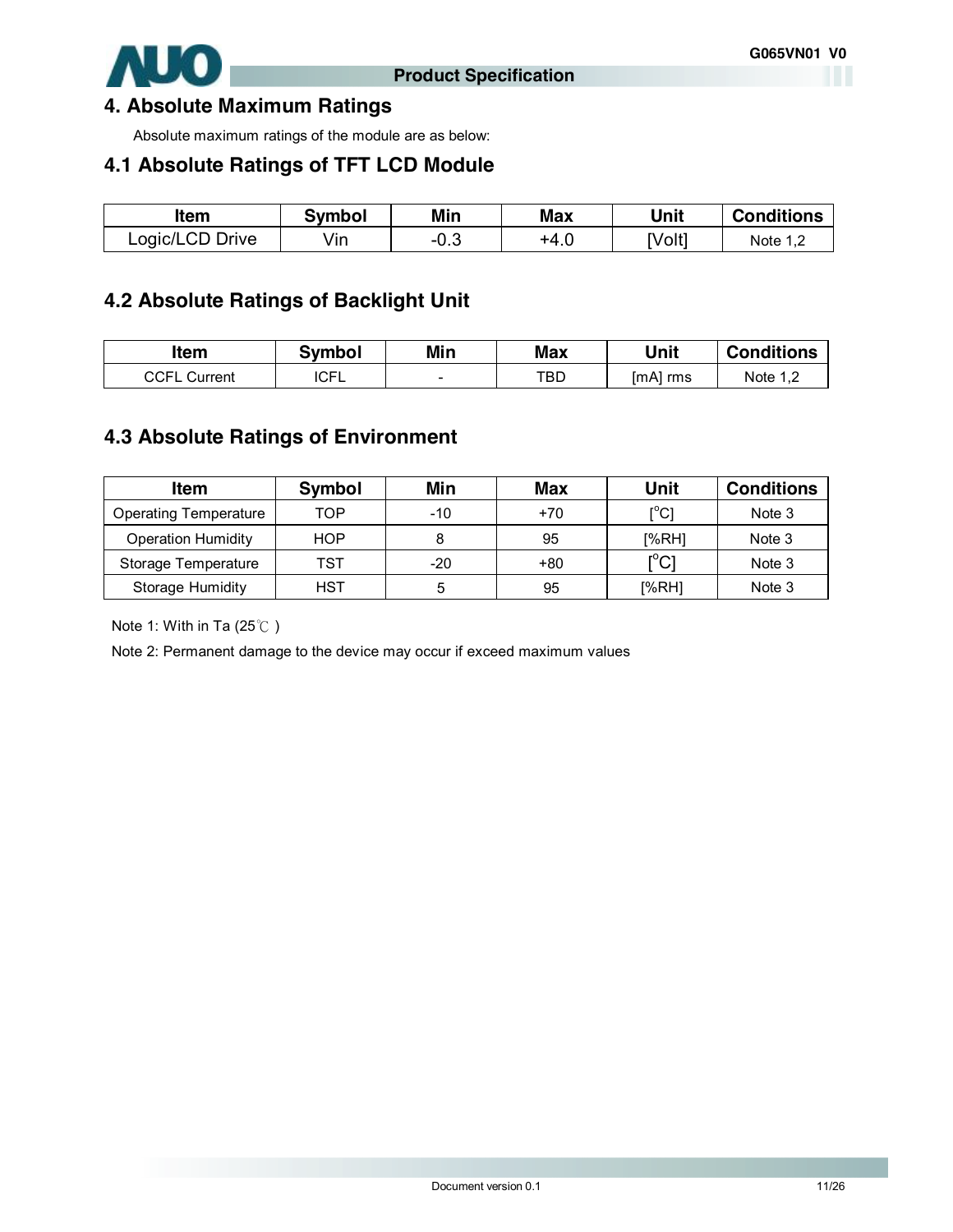



# **5. Electrical Characteristics**

### **5.1 TFT LCD Module**

### **5.1.1 Power Specification**

Input power specifications are as follows;

| <b>Symble</b> | <b>Parameter</b>      | Min | Typ | <b>Max</b> | <b>Units</b> | <b>Condition</b>       |
|---------------|-----------------------|-----|-----|------------|--------------|------------------------|
| <b>VDD</b>    | Logic/LCD Drive       | 3.0 | 3.3 | 3.6        | [Volt]       |                        |
|               | Voltage               |     |     |            |              |                        |
| <b>PDD</b>    | <b>VDD Power</b>      |     | 0.9 |            | [Watt]       | Max: All Black Pattern |
| <b>IDD</b>    | <b>IDD Current</b>    |     | 270 |            | mA           | Max: All Black Pattern |
| <b>IRush</b>  | Inrush Current        |     |     | TBD        | mA           |                        |
| <b>VDDrp</b>  | Allowable             |     |     | 100        | [mV]         |                        |
|               | Logic/LCD Drive       |     |     |            | $p-p$        |                        |
|               | <b>Ripple Voltage</b> |     |     |            |              |                        |

Note 1 : Measurement conditions:



**VCC rising time**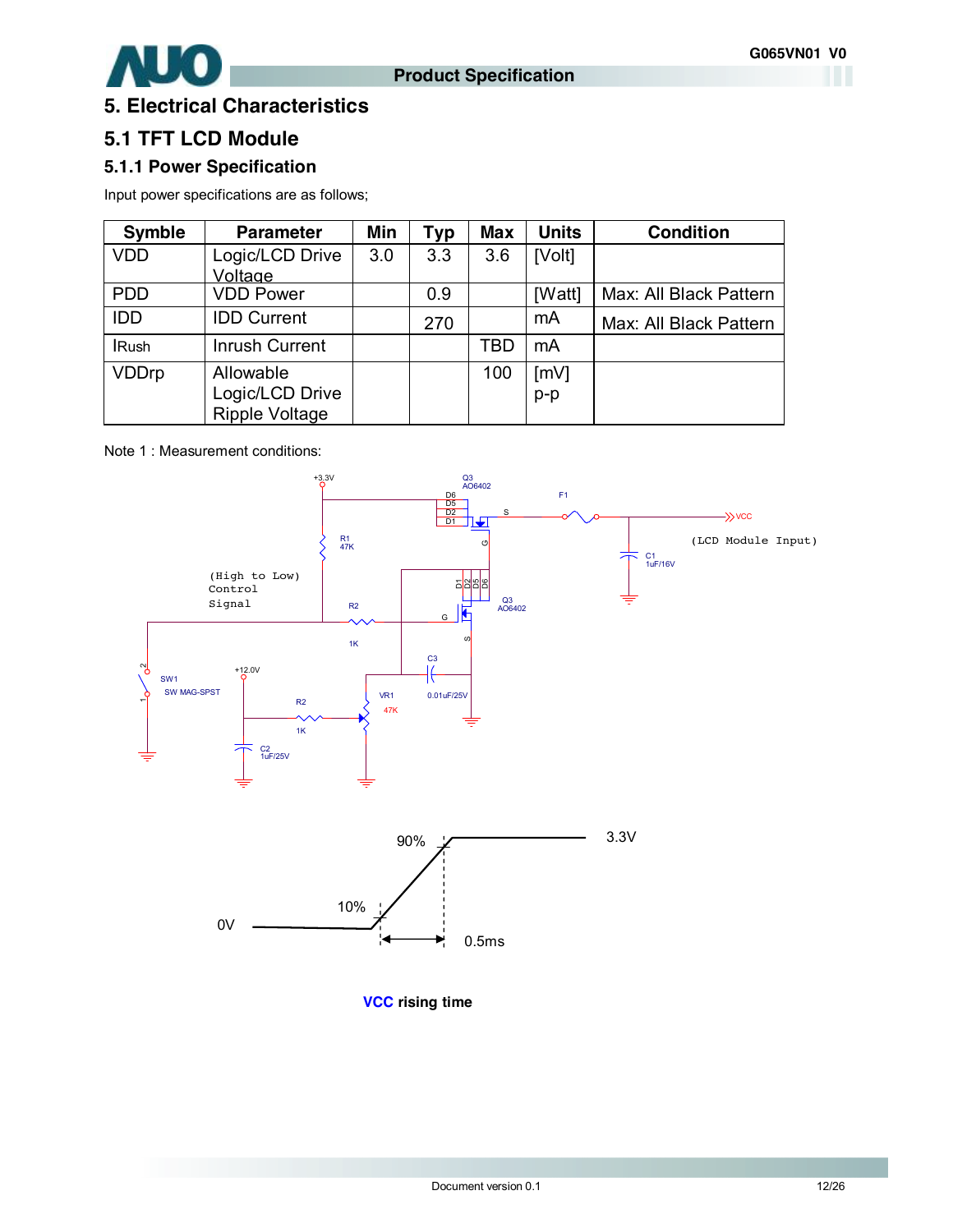#### **5.1.2 Signal Electrical Characteristics**

Input signals shall be low or Hi-Z state when VDD is off.

| <b>Item</b>                                  | Symbol     | Min.   | Typ. | Max.  | Unit | <b>Condition</b> |
|----------------------------------------------|------------|--------|------|-------|------|------------------|
| Differential input Voltage                   | <b>VID</b> | 0.25   | 0.35 | 0.45  | v    |                  |
| LVDS input common<br>mode voltage            | <b>VCM</b> | 1.125  | 1.25 | 1.375 | V    | VTH/VTL=+-100mV  |
| Differential Input High<br>Threshold Voltage | <b>VTH</b> |        |      | 100   | mV   |                  |
| Differential Input Low<br>Threshold Voltage  | VTL        | $-100$ |      |       | mV   | $VCM=1.25V$      |

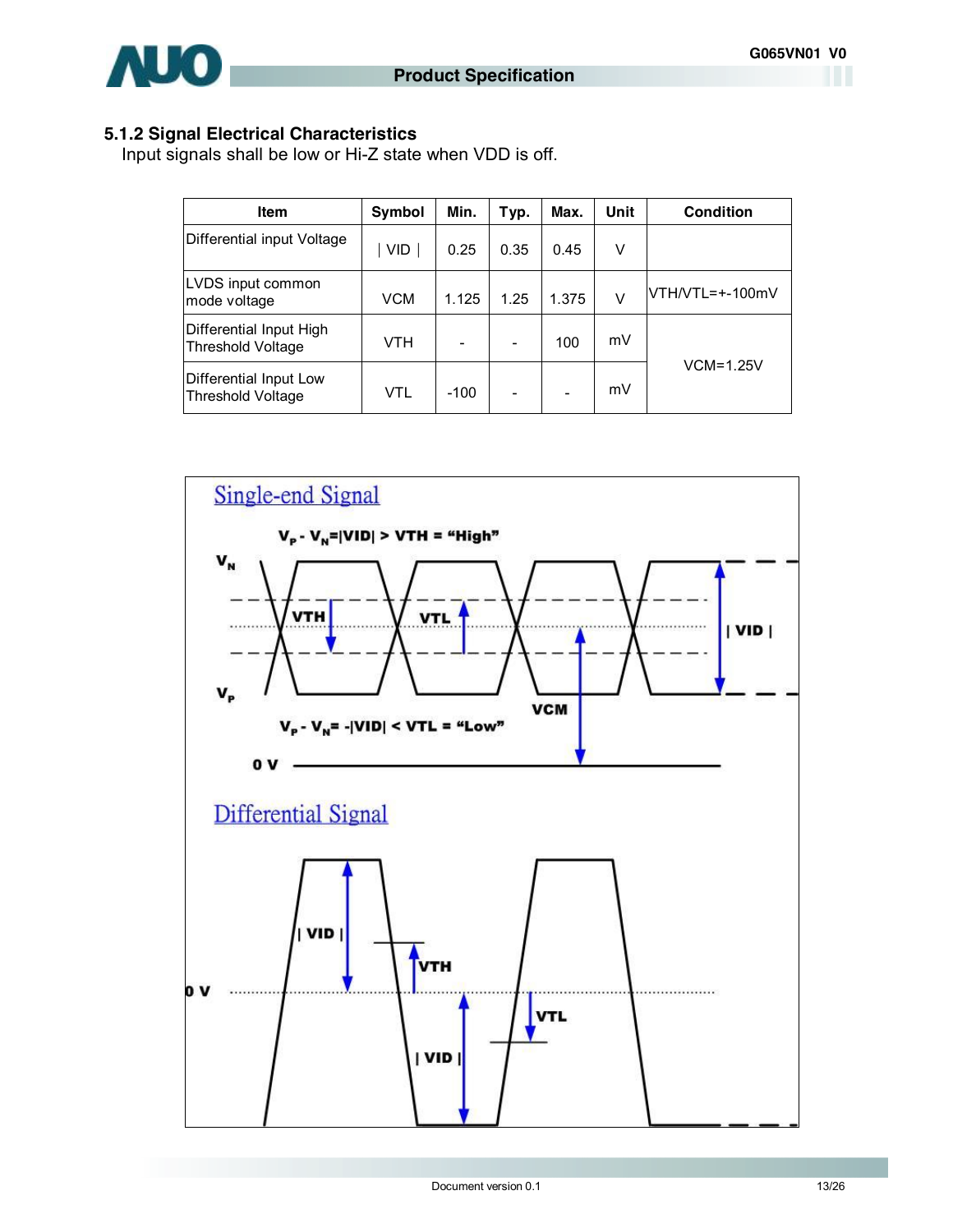

### **5.2 Backlight Unit**

Parameter guideline for CCFL Inverter

| <b>Parameter</b>                | Min  | <b>Typ</b> | <b>Max</b> | <b>Units</b>         | <b>Condition</b>                          |
|---------------------------------|------|------------|------------|----------------------|-------------------------------------------|
| White Luminance                 |      | 500        |            | [cd/m <sup>2</sup> ] | $(Ta=25^{\circ}C)$ , ICFL=5mA             |
| 5 points average                |      | 400        |            |                      | $(Ta=25^{\circ}$ C), ICFL=3.8mA           |
| CCFL current(ICFL)              | TBD  | 5          | TBD        | [mA]                 | $(Ta=25^{\circ}C)$                        |
|                                 |      |            |            | rms                  | Note 1                                    |
| CCFL Frequency(FCFL)            | 50   | 60         | 70         | [KHz]                | $(Ta=25^{\circ}C)$<br>Note 2              |
| CCFL Ignition Voltage(Vs)       | 650  |            |            | [Volt]               | $(Ta=25^{\circ}$ C)                       |
|                                 | 1430 |            |            | rms                  | $(Ta = -10^{\circ}$                       |
| <b>CCFL Voltage (Reference)</b> |      | 365        |            | [Volt]               | $(Ta=25^{\circ}C)$ , ICFL=5mA             |
| (VCFL)                          |      | 386.6      |            | rms                  | $(Ta=25^{\circ}$ C), ICFL=3.8mA           |
| <b>CCFL Power consumption</b>   |      | 3.65       |            |                      | $(Ta=25^{\circ}$ C), ICFL=5mA             |
| (PCFL)                          |      | 2.94       |            | [Watt]               | Note 3<br>$(Ta=25^{\circ}$ C), ICFL=3.8mA |

Note 1: The display is with dual lamp design, and the CCFL current in above table refers to each lamp.

Note 2: CCFL discharge frequency should be carefully determined to avoid interference between inverter and TFT LCD.

Note 3: Calculator value for reference (ICFL×VCFL**x2**=PCFL)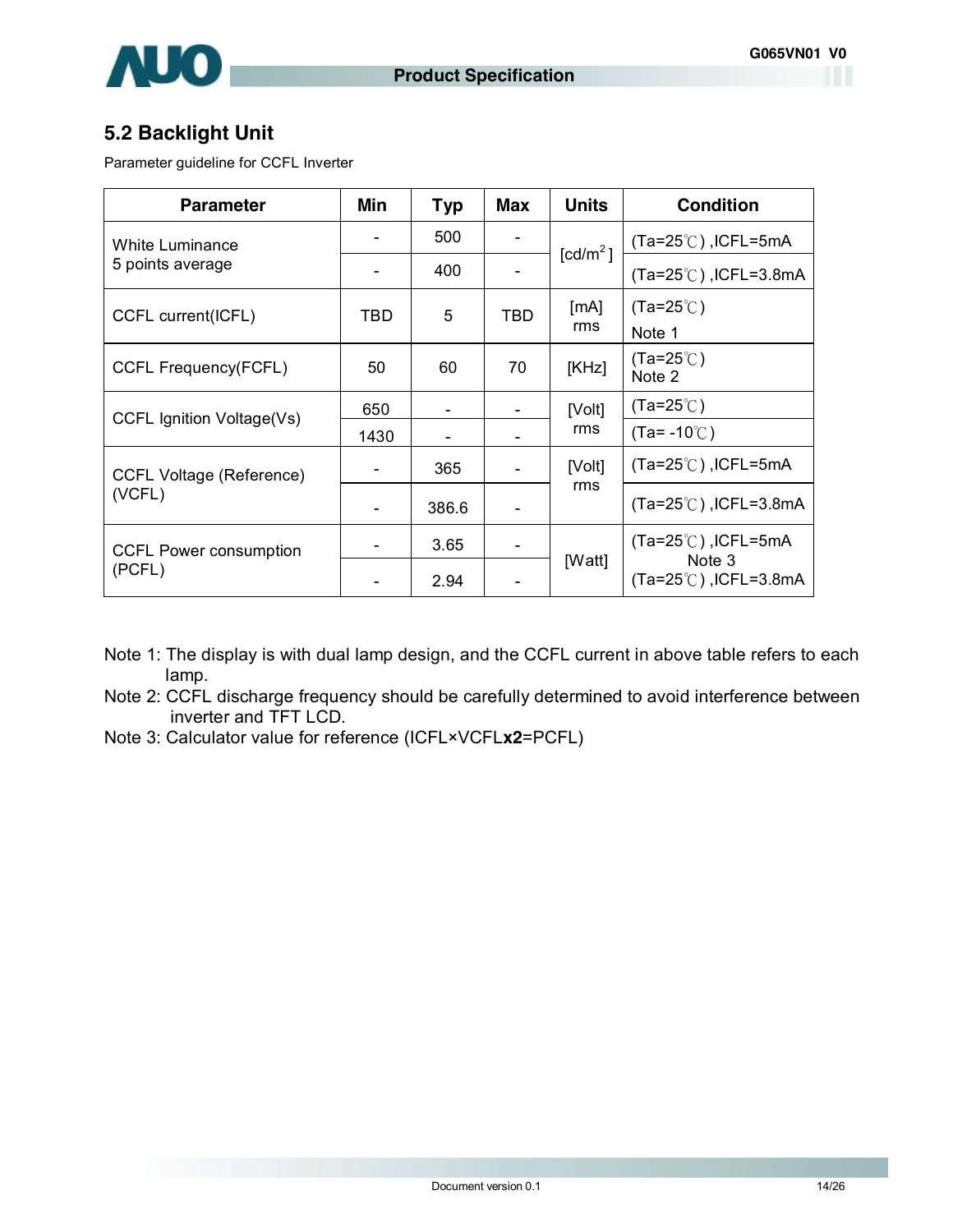

# **6. Signal Characteristic**

# **6.1 Pixel Format Image**

Following figure shows the relationship of the input signals and LCD pixel format.

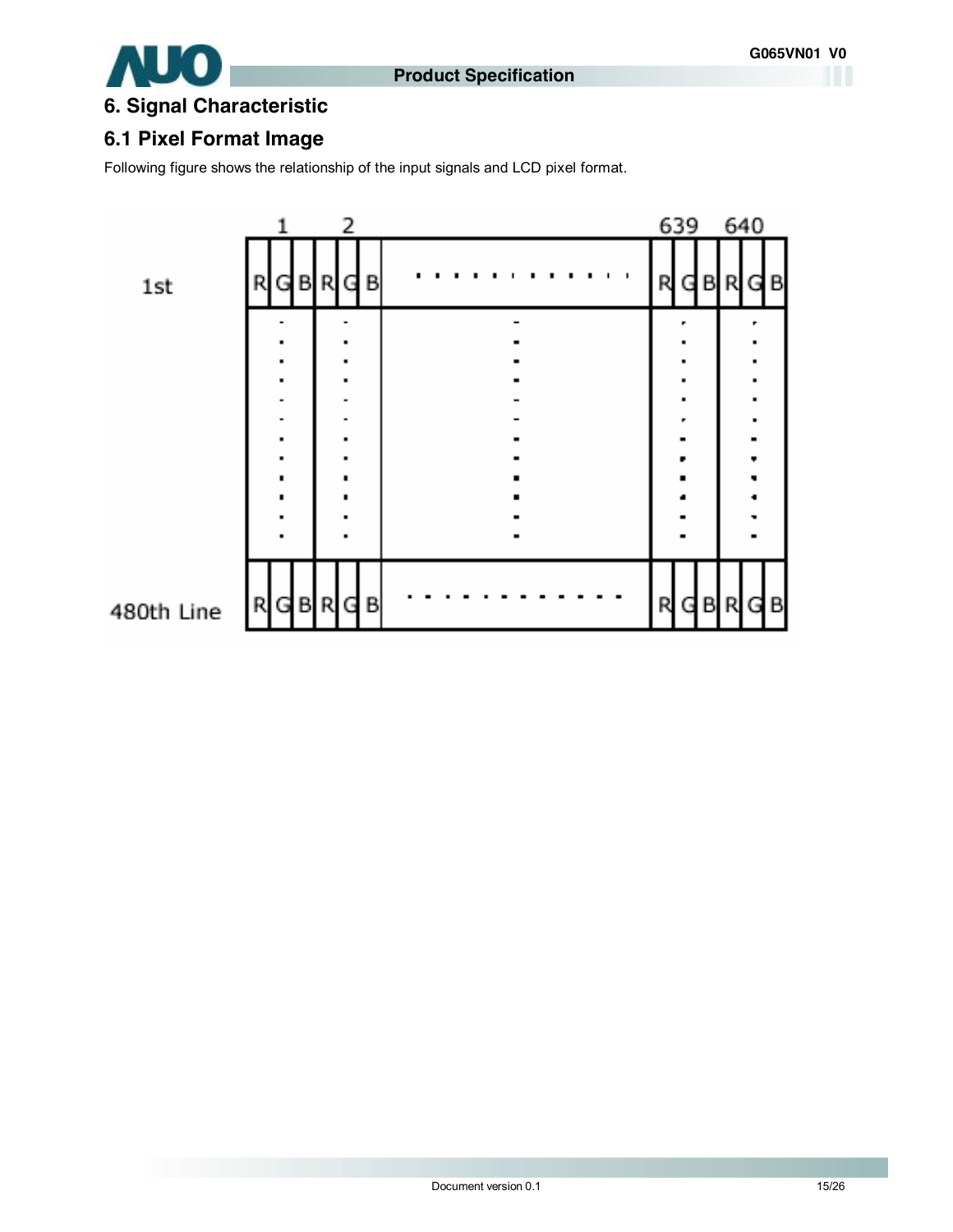

# **6.2 The Input Data Format**

#### **SEL68 = "High" or "NC" for 6 bits LVDS Input**



**SEL68 = "Low" for 8 bits LVDS Input** 

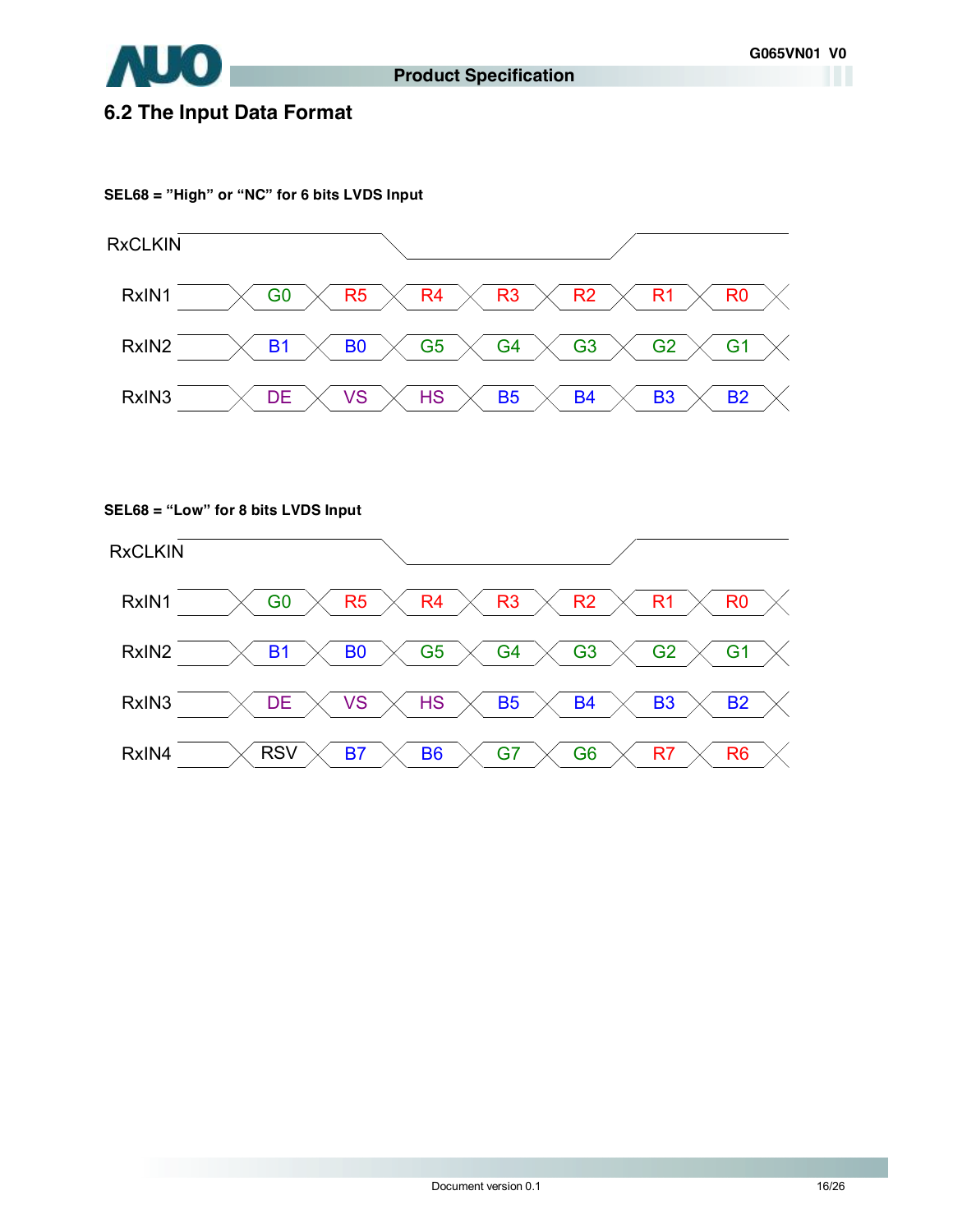

The signal description is listed as following.

| <b>Signal Name</b> | <b>Description</b>     | <b>Remark</b>                                    |
|--------------------|------------------------|--------------------------------------------------|
| R <sub>7</sub>     | Red Data 7             | Red-pixel Data                                   |
| R <sub>6</sub>     | Red Data 6             |                                                  |
| R <sub>5</sub>     | Red Data 5             | For 8Bits LVDS input                             |
| R <sub>4</sub>     | Red Data 4             | MSB: R7; LSB: R0                                 |
| R <sub>3</sub>     | Red Data 3             |                                                  |
| R <sub>2</sub>     | Red Data 2             | For 6Bits LVDS input                             |
| R <sub>1</sub>     | Red Data 1             | <b>MSB: R5; LSB: R0</b>                          |
| R <sub>0</sub>     | Red Data 0             |                                                  |
| G7                 | Green Data 7           | Green-pixel Data                                 |
| G <sub>6</sub>     | Green Data 6           |                                                  |
| G <sub>5</sub>     | Green Data 5           | For 8Bits LVDS input                             |
| G4                 | Green Data 4           | <b>MSB: G7; LSB: G0</b>                          |
| G <sub>3</sub>     | Green Data 3           |                                                  |
| G <sub>2</sub>     | Green Data 2           | For 6Bits LVDS input                             |
| G <sub>1</sub>     | Green Data 1           | MSB: G5; LSB: G0                                 |
| G <sub>0</sub>     | Green Data 0           |                                                  |
| <b>B7</b>          | Blue Data 7            | <b>Blue-pixel Data</b>                           |
| B <sub>6</sub>     | Blue Data 6            |                                                  |
| <b>B5</b>          | Blue Data 5            | For 8Bits LVDS input                             |
| <b>B4</b>          | Blue Data 4            | MSB: B7 ; LSB: B0                                |
| B <sub>3</sub>     | <b>Blue Data 3</b>     |                                                  |
| <b>B2</b>          | <b>Blue Data 2</b>     | For 6Bits LVDS input                             |
| <b>B1</b>          | Blue Data 1            | MSB: B5; LSB: B0                                 |
| B <sub>0</sub>     | Blue Data 0            |                                                  |
| <b>RxCLKIN</b>     | <b>LVDS Data Clock</b> |                                                  |
| <b>DE</b>          | Data Enable Signal     | When the signal is high, the pixel data shall be |
|                    |                        | valid to be displayed.                           |
| <b>VS</b>          | Vertical               |                                                  |
|                    | Synchronous Signal     |                                                  |
| <b>HS</b>          | Horizontal             |                                                  |
|                    | Synchronous Signal     |                                                  |

Note: Output signals from any system shall be low or Hi-Z state when VDD is off.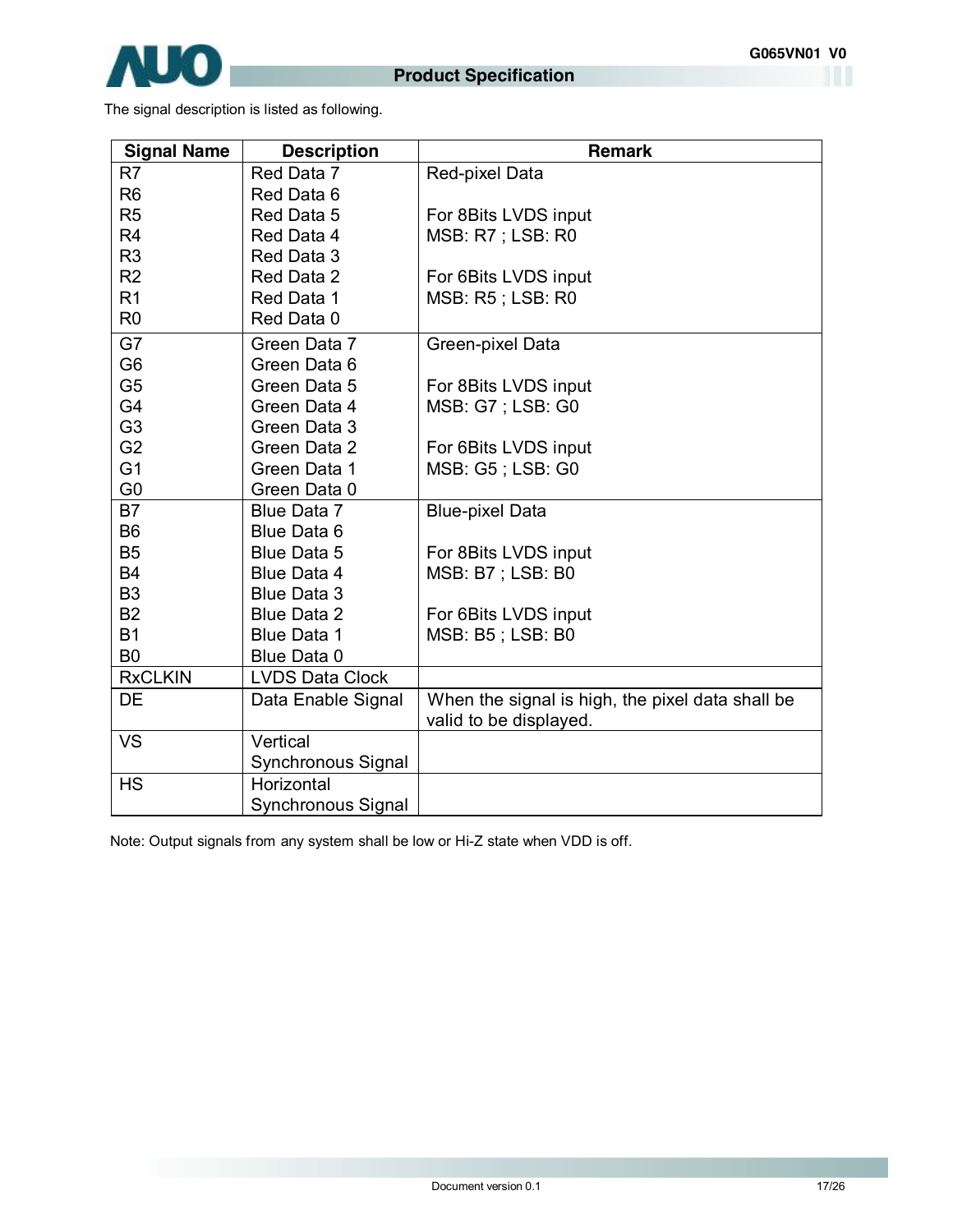

# **6.3 Signal Description**

The module uses a LVDS receiver embedded in AUO's ASIC. LVDS is a differential signal technology for LCD interface and high-speed data transfer device.

| Pin No.        | Symbol     | <b>Pin Description</b>                                                                                                                                  |
|----------------|------------|---------------------------------------------------------------------------------------------------------------------------------------------------------|
|                | <b>GND</b> | Ground                                                                                                                                                  |
| $\overline{2}$ | <b>GND</b> | Ground                                                                                                                                                  |
| $\sqrt{3}$     | RxIN3+     | "NC" for 6 Bits LVDS input                                                                                                                              |
| $\overline{4}$ | NC         | No connection                                                                                                                                           |
| $\sqrt{5}$     | RxIN3-     | "NC" for 6 Bits LVDS input                                                                                                                              |
| $6\,$          | NC         | No connection                                                                                                                                           |
| $\overline{7}$ | <b>GND</b> | Ground                                                                                                                                                  |
| 8              | <b>DPS</b> | Selection of scan direction<br>DPS="Low" or "NC", Normal scan.<br>DPS="High", Reverse scan.                                                             |
| 9              | RxCLKIN+   | LVDS differential clock input                                                                                                                           |
| 10             | NC         | No connection                                                                                                                                           |
| 11             | RxCLKIN-   | LVDS differential clock input                                                                                                                           |
| 12             | NC         | No connection                                                                                                                                           |
| 13             | <b>GND</b> | Ground                                                                                                                                                  |
| 14             | <b>GND</b> | Ground                                                                                                                                                  |
| 15             | RxIN2+     | LVDS differential input(Blue2-Blue5, Hsync, Vsync, DE)                                                                                                  |
| 16             | <b>GND</b> | Ground                                                                                                                                                  |
| 17             | RxIN2-     | LVDS differential input(Blue2-Blue5, Hsync, Vsync, DE)                                                                                                  |
| 18             | NC         | No connection                                                                                                                                           |
| 19             | <b>GND</b> | Ground                                                                                                                                                  |
| 20             | <b>NC</b>  | No connection                                                                                                                                           |
| 21             | RxIN1+     | LVDS differential input(Green1-Green5, Blue0, Blue1)                                                                                                    |
| 22             | <b>NC</b>  | No connection                                                                                                                                           |
| 23             | RxIN1-     | LVDS differential input(Green1-Green5, Blue0, Blue1)                                                                                                    |
| 24             | NC         | No connection                                                                                                                                           |
| 25             | <b>GND</b> | Ground                                                                                                                                                  |
| 26             | SEL68      | Selection for either 6 bit or 8bit LVDS input:<br>SEL68="High" or "NC", accepts 6 bits LVDS data input;<br>SEL68="Low", accepts 8 bits LVDS data input. |
| 27             | RxIN0+     | LVDS differential input(Red0-Red5, Green0)                                                                                                              |
| 28             | <b>VCC</b> | Power supply                                                                                                                                            |
| 29             | RxIN0-     | LVDS differential input(Red0-Red5, Green0)                                                                                                              |
| 30             | <b>VCC</b> | Power supply                                                                                                                                            |
| 31             | <b>GND</b> | Ground                                                                                                                                                  |

**Note**: Input signals shall be in low status when VDD is off.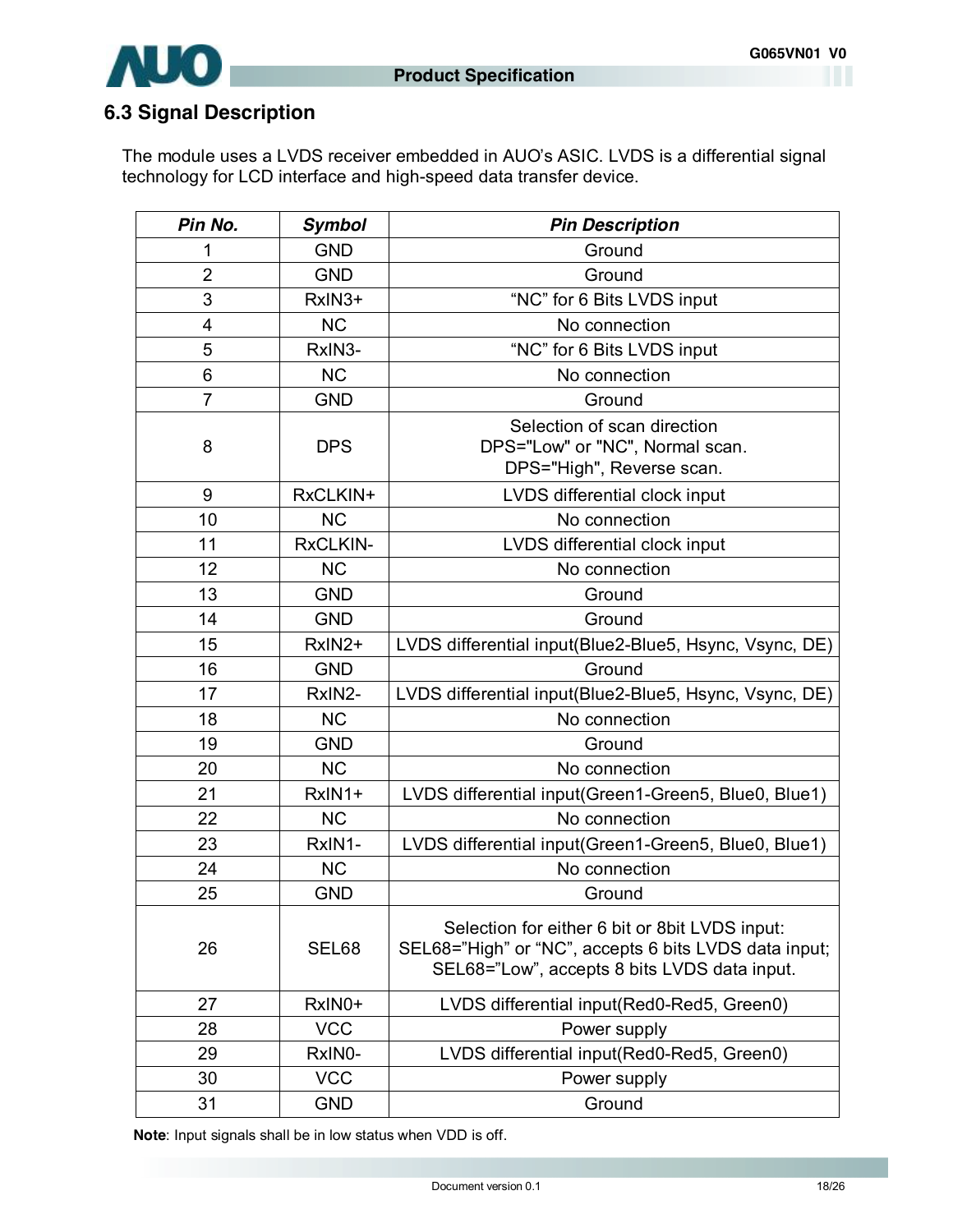

# **6.4 Interface Timing**

### **6.4.1 Timing Characteristics**

| <b>Parameter</b>      |                 | Symbol                      | Min. | Typ. | Max. | Unit                 | <b>Condition</b> |
|-----------------------|-----------------|-----------------------------|------|------|------|----------------------|------------------|
| Clock frequency       |                 | 1/ $T_{\text{Clock}}$       | 20   | 25.2 | 50   | <b>MHz</b>           | 1,2              |
|                       | Period          | $T_V$                       | 520  | 525  | 622  |                      |                  |
| Vertical              | Active          | $\mathsf{T}_{\mathsf{VD}}$  | 480  | 480  | 480  | $T_{Line}$           | 1,2              |
| Section               | <b>Blanking</b> | ${\mathsf T}_{\mathsf{VB}}$ | 40   | 45   | 142  |                      |                  |
|                       | Period          | Tн                          | 770  | 800  | 1070 |                      |                  |
| Horizontal<br>Section | Active          | Т <sub>нр</sub>             | 640  | 640  | 640  | $T_{\mathsf{Clock}}$ | 1,2              |
|                       | <b>Blanking</b> | Т <sub>нв</sub>             | 130  | 160  | 430  |                      |                  |

Note 1: Frame rate is 60 Hz. Note 2: DE mode.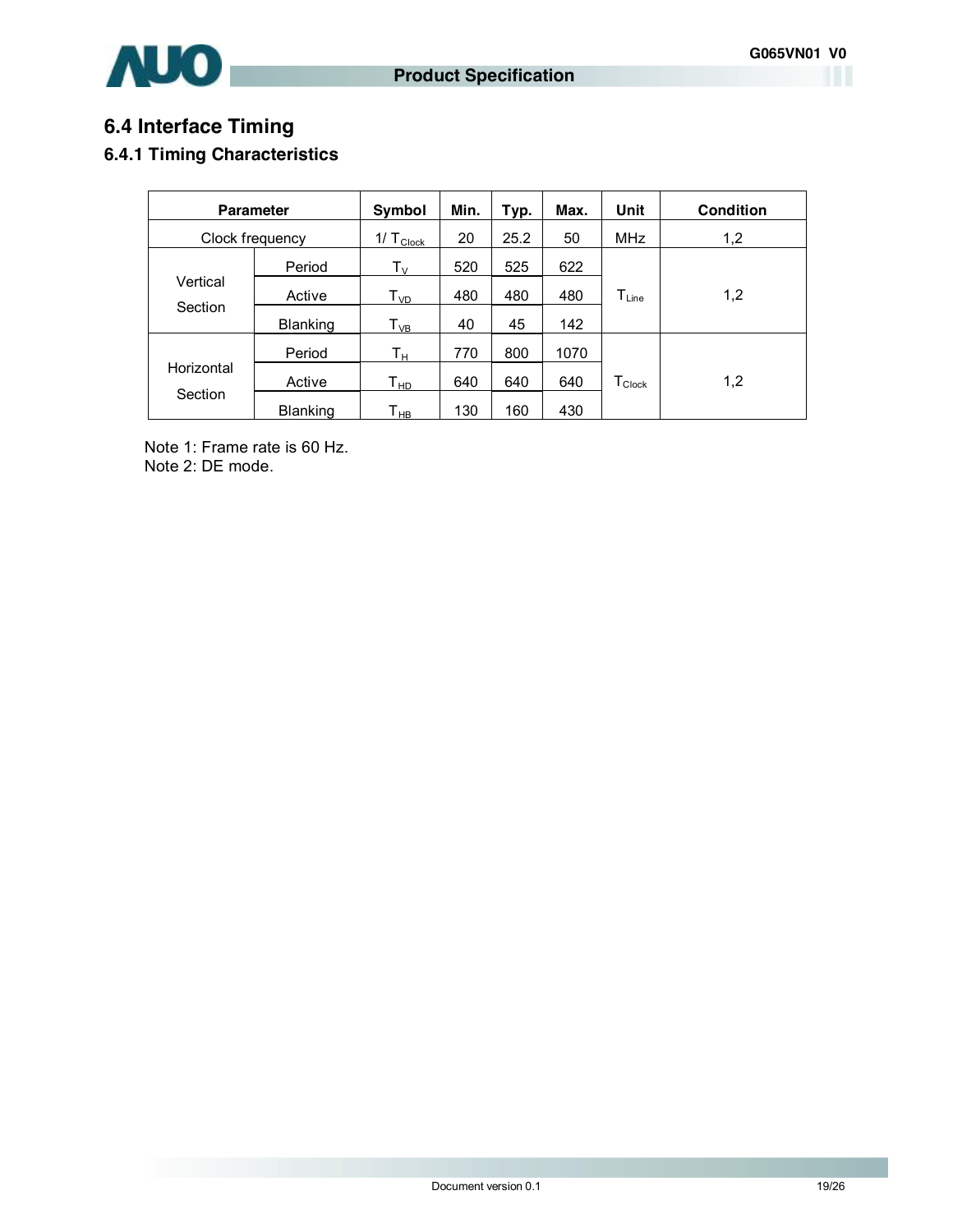

### **6.4.2 Input Timing Diagram**

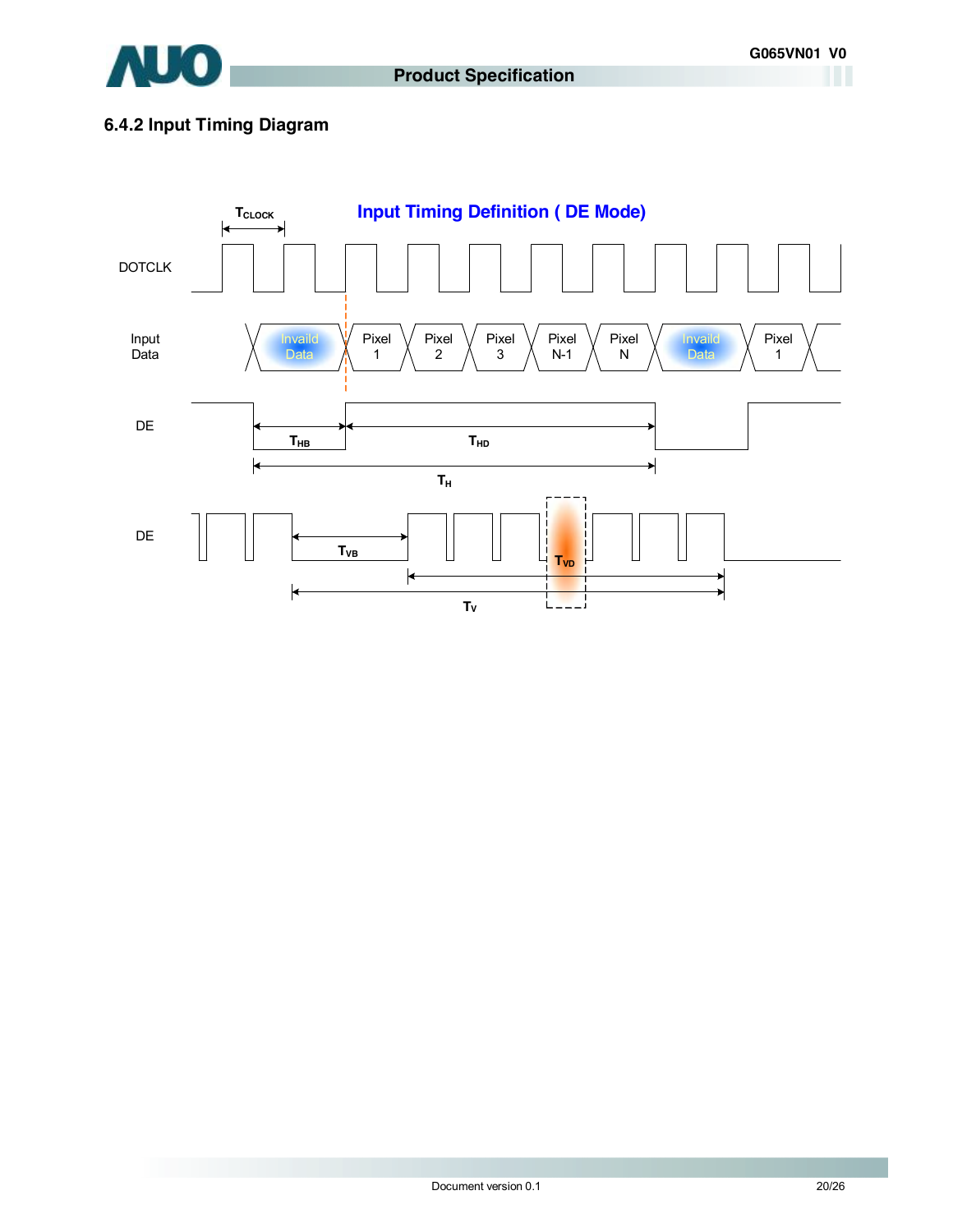

# **6.5 Power ON/OFF Sequence**

VDD power and lamp on/off sequence is as follows. Interface signals are also shown in the chart. Signals from any system shall be Hi-Z state or low level when VDD is off.



### **Power ON/OFF sequence timing**

|                  |      | <b>Units</b> |      |    |
|------------------|------|--------------|------|----|
| <b>Parameter</b> | Min. | Typ.         | Max. |    |
| <b>T1</b>        | 0.5  |              | 10   | ms |
| T <sub>2</sub>   | 0    |              | 50   | ms |
| T <sub>3</sub>   | 0    |              | 50   | ms |
| <b>T4</b>        | 0    |              | 10   | ms |
| T <sub>5</sub>   | 180  |              |      | ms |
| T <sub>6</sub>   | 180  |              |      | ms |
| Τ7               | 500  |              |      | ms |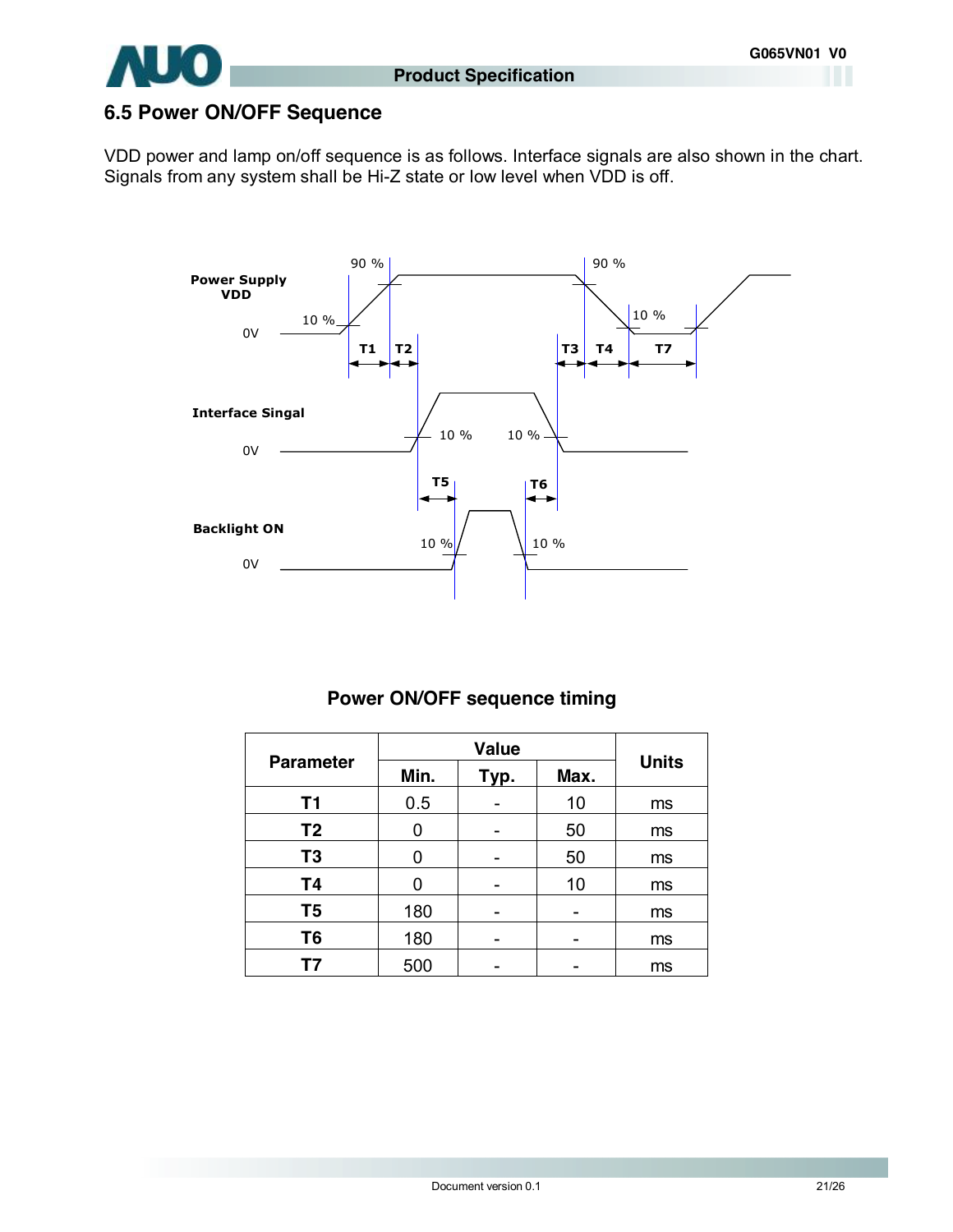



# **7. Connector & Pin Assignment**

Physical interface is described as for the connector on module. These connectors are capable of accommodating the following signals and will be following components.

# **7.1 TFT LCD Module: LVDS Connector**

| <b>Connector Name / Designation</b> | <b>For Signal Connector</b> |
|-------------------------------------|-----------------------------|
| Manufacturer                        | Hirose or compatible        |
| <b>Connector Model Number</b>       | DF9B-31P-1V                 |
| Adaptable Plug                      | DF9B-31S-1V                 |



# **7.2 Backlight Unit: Lamp Connector**

| <b>Connector Name / Designation</b> | <b>For Lamp Connector</b> |
|-------------------------------------|---------------------------|
| Manufacturer                        | JST or compatible         |
| <b>Connector Model Number</b>       | <b>BHR-04VS-1</b>         |
| <b>Mating Model Number</b>          | SM04(4.0)B-BHS-1-TB       |

# **7.3 Lamp Connector Pin Assignment**

| Pin $#$ | <b>Cable color</b> | <b>Signal Name</b> |
|---------|--------------------|--------------------|
|         | White              | Lamp Low Voltage   |
|         | <b>NC</b>          | No Connection      |
|         | Pink               | Lamp High Voltage  |
|         | Pink               | Lamp High Voltage  |

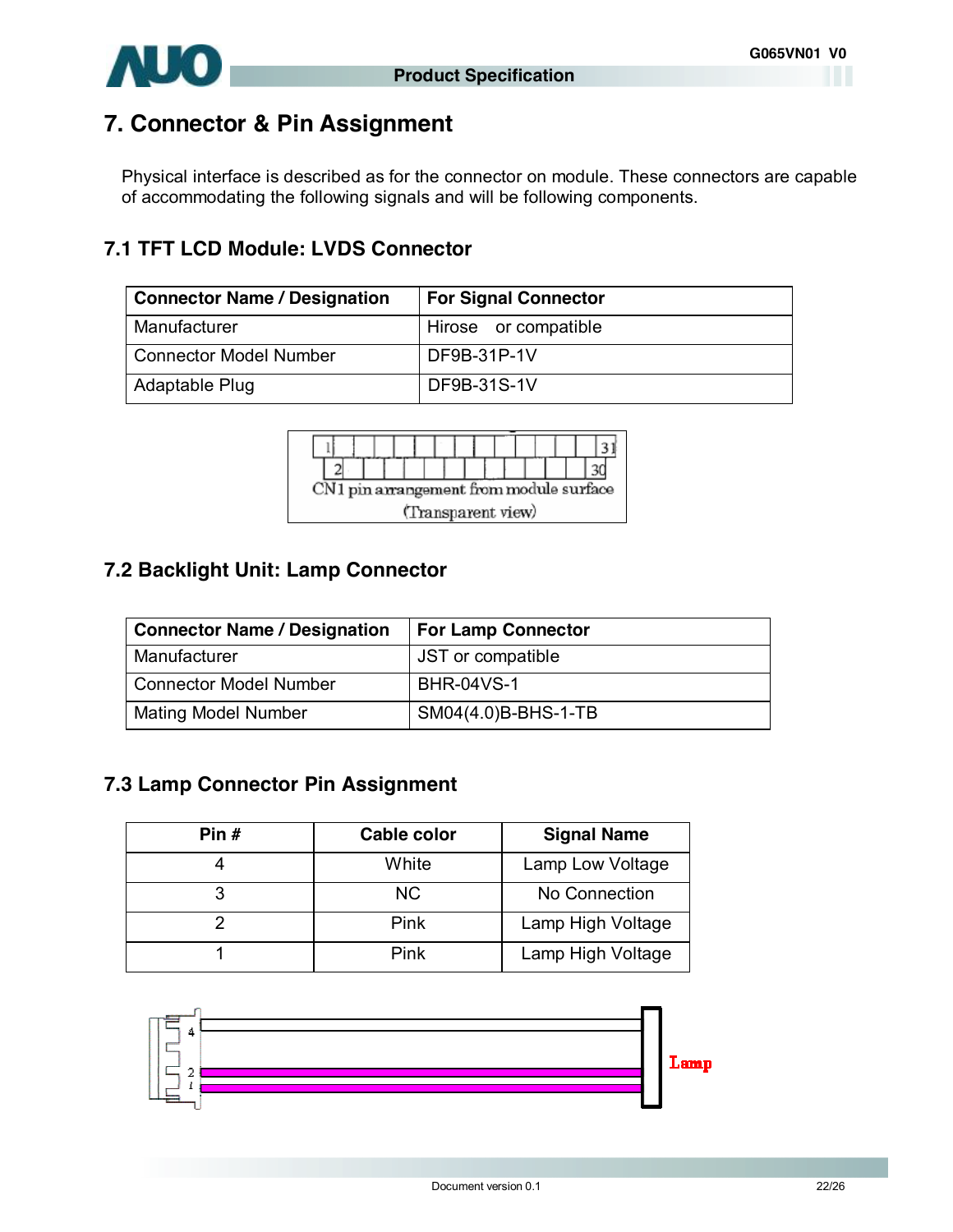

# **8. Reliability, Shock & Vibration Test Criteria**

| <b>Items</b>                             | <b>Required Condition</b>                                                | <b>Note</b> |
|------------------------------------------|--------------------------------------------------------------------------|-------------|
| Temperature<br><b>Humidity Bias</b>      | 40℃/90%,300Hr                                                            |             |
| <b>High Temperature</b><br>Operation     | 70℃,300Hr                                                                |             |
| Low Temperature<br>Operation             | -10℃,300Hr                                                               |             |
| On/Off Test                              | 25℃,167hrs(ON/10 sec. OFF/10sec., 30,000 cycles)                         |             |
| <b>Hot Storage</b>                       | 80°C, 300 hours                                                          |             |
| Cold Storage                             | -20 $^\circ\!{\rm C}$ ,300 hours                                         |             |
| <b>Thermal Shock Test</b>                | -20℃/30 min ,60℃/30 min ,100cycles                                       |             |
| <b>Hot Start Test</b>                    | 70°C/1 Hr min. power on/off per 5 minutes, 5 times                       |             |
| <b>Cold Start Test</b>                   | $-10^{\circ}$ C/1 Hr min. power on/off per 5 minutes, 5 times            |             |
| <b>ESD</b>                               | Contact: ±8KV/ operation, Class B<br>Air :<br>±15KV / operation, Class B | Note 1      |
| <b>Shock Test</b><br>(Non-Operating)     | 50G, 11ms, Half-sine wave, (+-X, +-Y, +-Z)                               |             |
| <b>Vibration Test</b><br>(Non-Operating) | 1.5G, 50~500~50Hz, Sine wave<br>30 mins/axis, 3 direction (X, Y, Z)      |             |

Note1: According to EN61000-4-2 , ESD class B: Some performance degradation allowed. No data lost

. Self-recoverable. No hardware failures.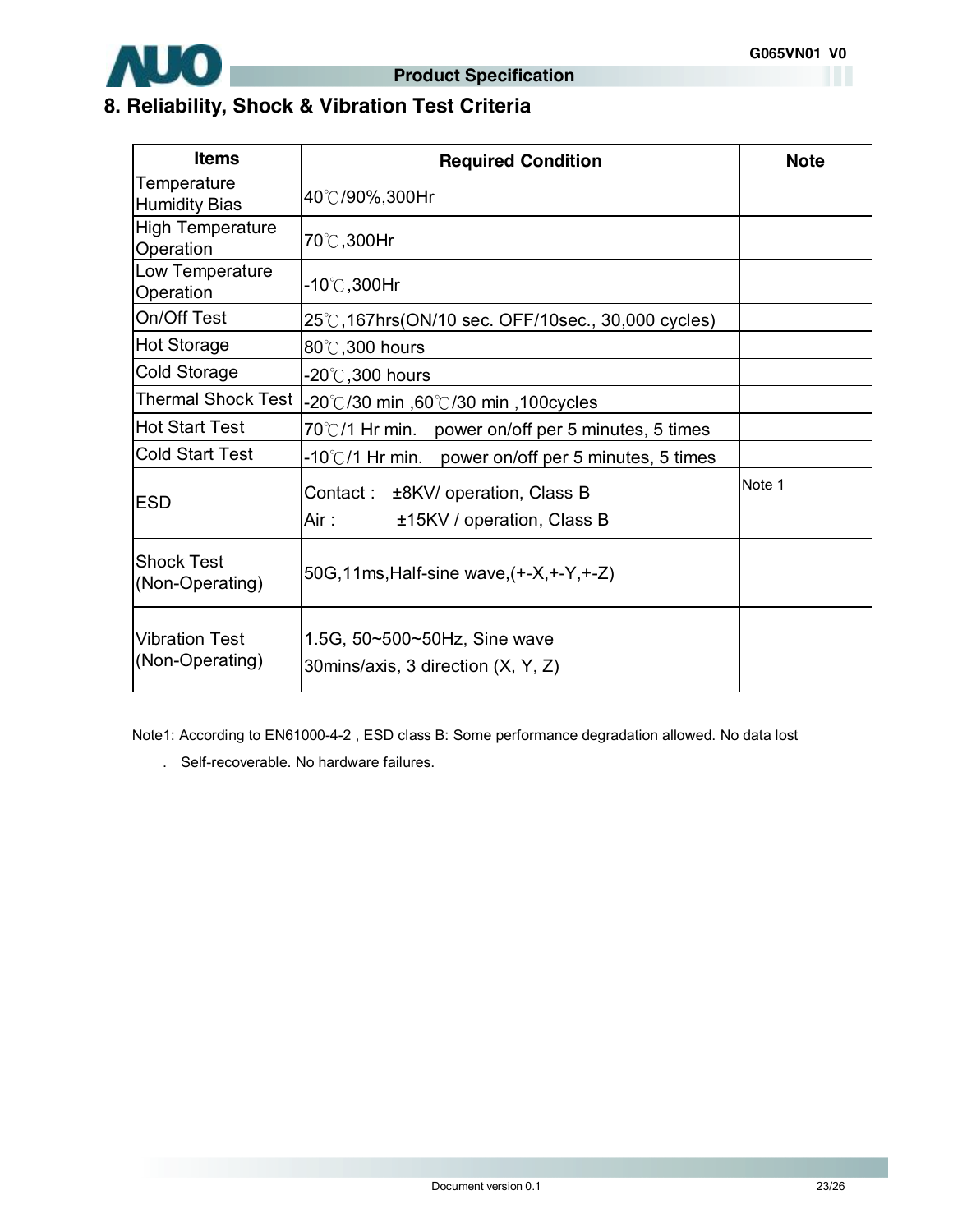# **9. Mechanical Characteristics**

# **9.1 LCM Outline Dimension (Front View)**

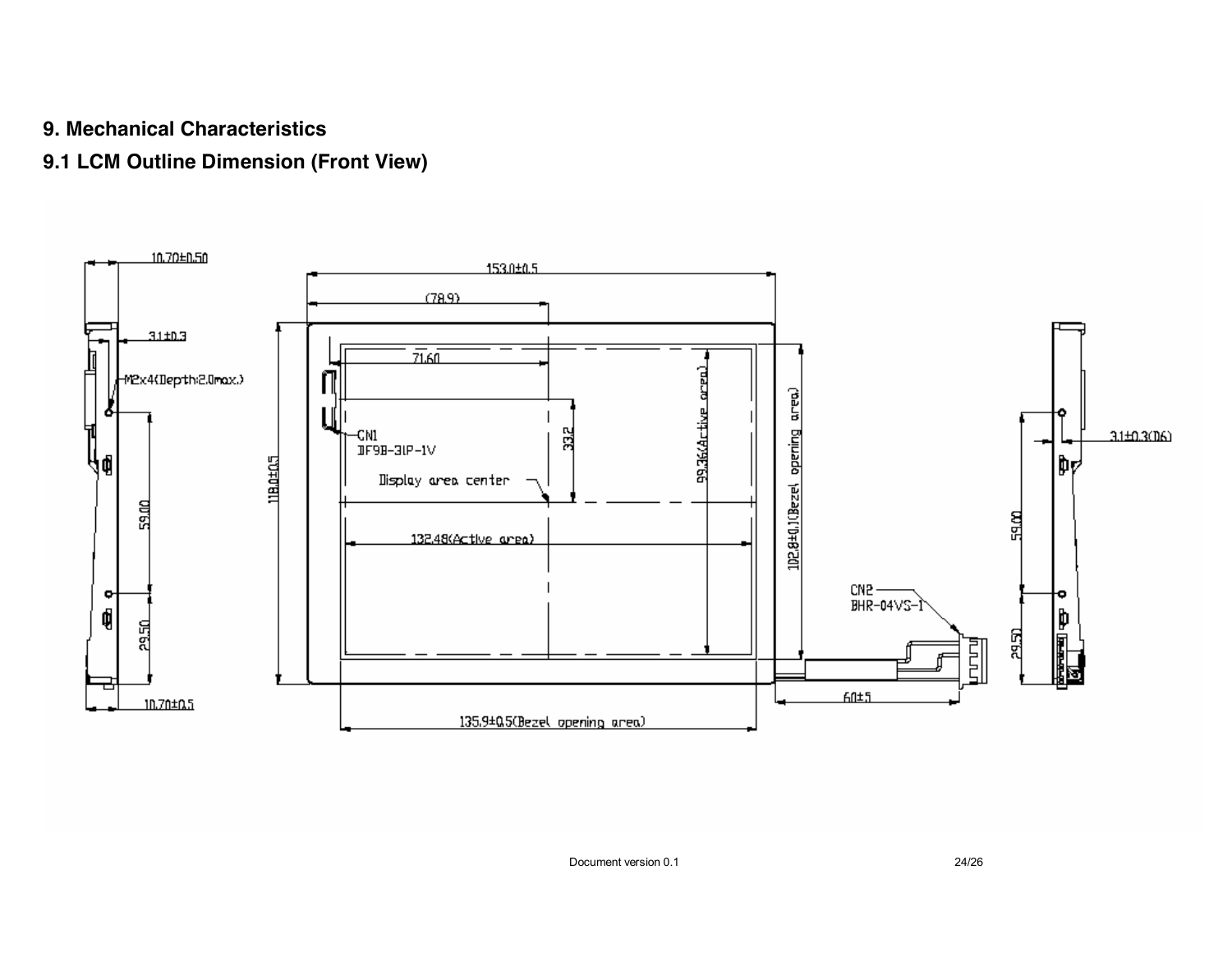